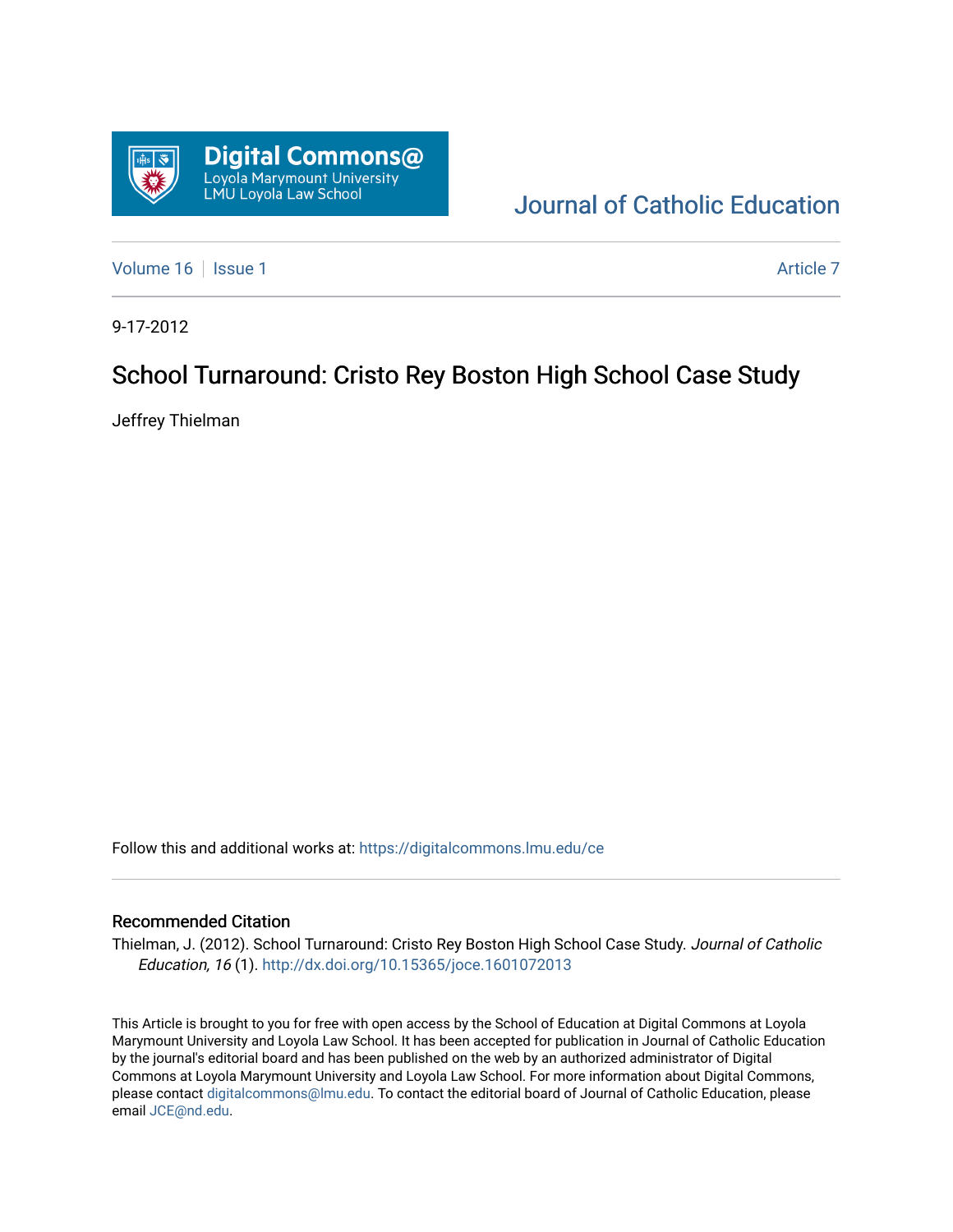## **School Turnaround: Cristo Rey Boston High School Case Study**

Jeff Thielman Cristo Rey Boston High School, Massachusetts

*The mandates of the federal No Child Left Behind Law, including the threat of closing a school for underperformance, have led to multiple public school turnaround attempts. Because turnaround is a relatively new area of focus in education, there is limited research on what does and does not work, and even the definition of turnaround is a work in progress. The research that is available is almost exclusively from the public school sector. This article gives some history and context for school turnarounds currently taking place in the United States and describes the turnaround of a Catholic, inner-city high school in the Archdiocese of Boston. The school, Cristo Rey Boston High School—formerly North Cambridge Catholic High School—has a history spanning nearly 100 years. Unlike a public school, North Cambridge Catholic High School was not subject to closure or takeover for consistently poor student performance on standardized tests. Instead, the principal and his faculty were driven by their own desire to improve the quality of education they were offering their students.* 

Tristo Rey Boston High School (formerly North [C](http://www.cristoreyboston.org)ambridge Catholic High School) is an example of a self-directed school turnaround in which a principal and a core group of dedicated teachers had the autonomy and flexibility High School) is an example of a self-directed school turnaround in which a principal and a core group of dedicated teachers had the auschedule, improve instructional practices, and address staffing issues. Their efforts dramatically improved student outcomes and created a new culture for teaching and learning. In an era of federally mandated turnaround strategies, the changes initiated at Cristo Rey Boston High School are indicative of what can be accomplished when a dedicated leader and a core group of inspired teachers are motivated and empowered to provide a better education to the students they are teaching.

Although most schools aspire to ongoing improvement, school turnarounds as we think of them today are most often externally driven (Calkins, Guenther, Belfiore, & Lash, 2007; Pappano, 2010). Under the federal <u>No Child Left Be-</u> [hind](http://www2.ed.gov/nclb/landing.jhtml) law, state departments of education review all public schools annually to determine if they are making progress toward the goal of all students reaching

*Catholic Education: A Journal of Inquiry and Practice,* Vol. 16, No. 1, September 2012, 115-147 © Trustees of Boston College.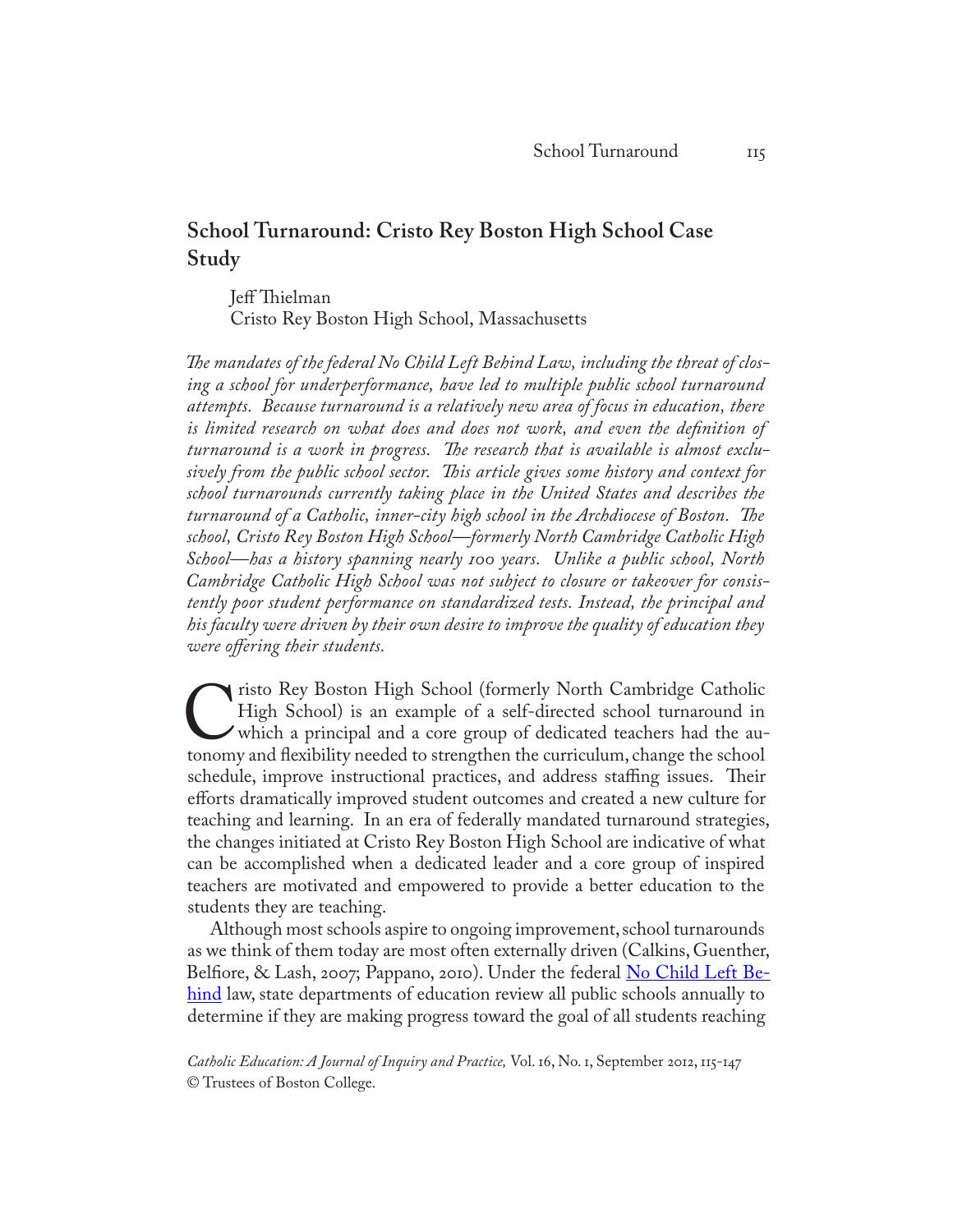grade-level academic proficiency (Massachusetts Department of Elementary and Secondary Education, 2011; U.S. Department of Education, 2006). Failure to ensure growth in student learning over consecutive years results in a series of increasingly prescriptive interventions that include the development and implementation of a school improvement plan, placement in a specific restructuring category, or closure (U.S. Department of Education, 2006).

Catholic schools do not operate under the mandates and scrutiny of federal education laws. Absent rigorous accountability structures that ensure data transparency and systemic supports, private and Catholic schools must address change internally. The lesson from this case study of a Catholic high school is that an internal effort to improve the quality of education, even if the impetus for change is an external imperative to save the school, is necessary for a successful turnaround.

#### **School Turnaround: Impetus and Definition**

School performance declines for a variety of reasons. In his study of schools that were adequate or good performers and subsequently became underperformers, Duke (2008) identified 11 symptoms of decline. These included: 1.) the absence of a method to identify and assist learning problems and deficits in students not on Individual Education Plans (IEPs); 2.) the poor monitoring of student progress; 3.) an inflexible daily school schedule; 4.) classroom instruction not aligned with state standards; 5.) staff development unrelated to core academic issues; 6.) a lack of "clear academic focus;" 7.) poor leadership; 8.) a tendency to make hires too quickly; 9.) increased class size; 10.) a high number of untrained people working with students; and, 11.) increases in student behavior problems.

Whatever the reason for decline, most schools become candidates for turnaround because of external pressures, such as the realization that students might not graduate for failure to pass a state exam (Szachowicz, 2010), or the possibility of entering the restructuring category under federal education regulations (Calkins et al., 2007). Laura Pappano (2010), the author of *Inside School Turnarounds*, defines a turnaround as follows:

School turnaround–this adrenaline-charged moment that we are presently in–is about rapid and dramatic improvement not just in test scores but also in culture, attitude, and student aspirations. It is marked not by orderly implementation but by altering a lot at once and being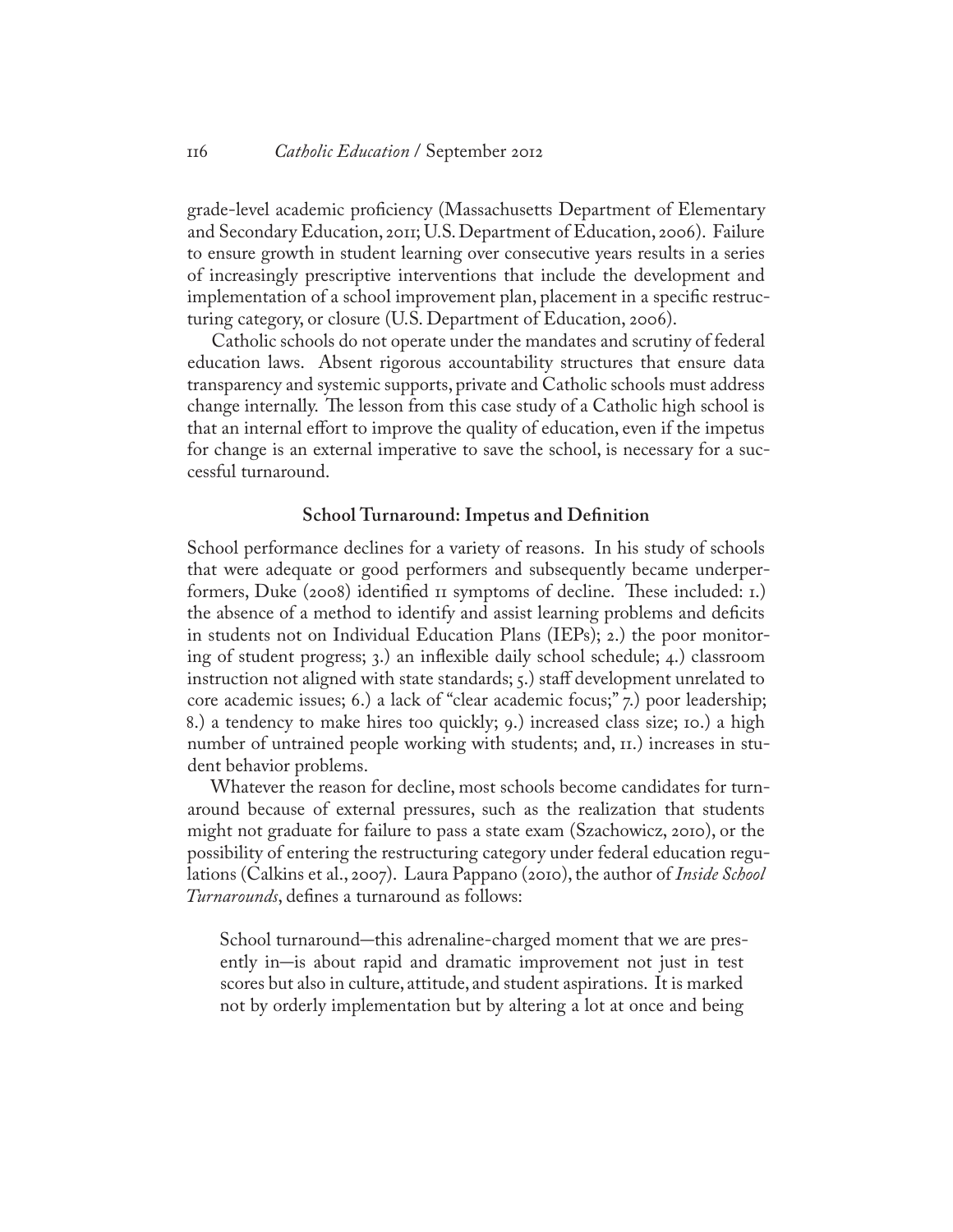willing to step in and change–and change again. It is a new paradigm for education, one not about trusting the process but about seeking results, both measurable and immeasurable. (p. 3)

A 2007 report by Mass Insight defines a school turnaround "as the integrated, comprehensive combination of fundamental changes in program, people, conditions, and (sometimes, but not necessarily) management and governance required to interrupt the status quo and put a school on a new track towards high performance" (Calkins et al., 2007, p. 71). A requirement of a turnaround under federal law is that gains in student achievement occur within two years followed by a period of sustained improvement and growth. Consequently, most observers view school turnarounds as a "distinct professional discipline that requires specialized experience, training, and support" (Calkins et al., 2007, p. 4).

Under the federal government's [Race to the Top initiative](http://www2.ed.gov/programs/racetothetop/index.html), schools qualify for funding under the Title I School Improvement Grant program only if states have a process to identify their lowest-performing schools in low-income communities and transform those schools using one of the following intervention models (U.S. Department of Education, School Improvement [Grant Program](http://www2.ed.gov/programs/sif/index.html)):

- **Turnaround:** Replace the principal and rehire no more than 50% of the staff. The principal must have sufficient flexibility to implement a comprehensive improvement strategy.
- **Restart:** Convert or close and reopen a school under an alternative education management organization.
- **School closure:** Close a school and enroll students in a higher-achieving district school.
- **Transformation:** Engage in a change process that includes: 1) replacing the principal and improving teacher and leader effectiveness; 2) improving instruction; 3) extending learning time and strengthening community partnerships; 4) providing school leaders additional autonomy, flexibility, and support.

There are examples of individual schools successfully adopting these intervention models, but they have not been taken to scale on a statewide or national level (Calkins et al., 2007). Case studies by Mass Insight include only a few years of promising test data with limited detail on the specific actions leaders took to change school culture and practices (Mass Insight, 2009a;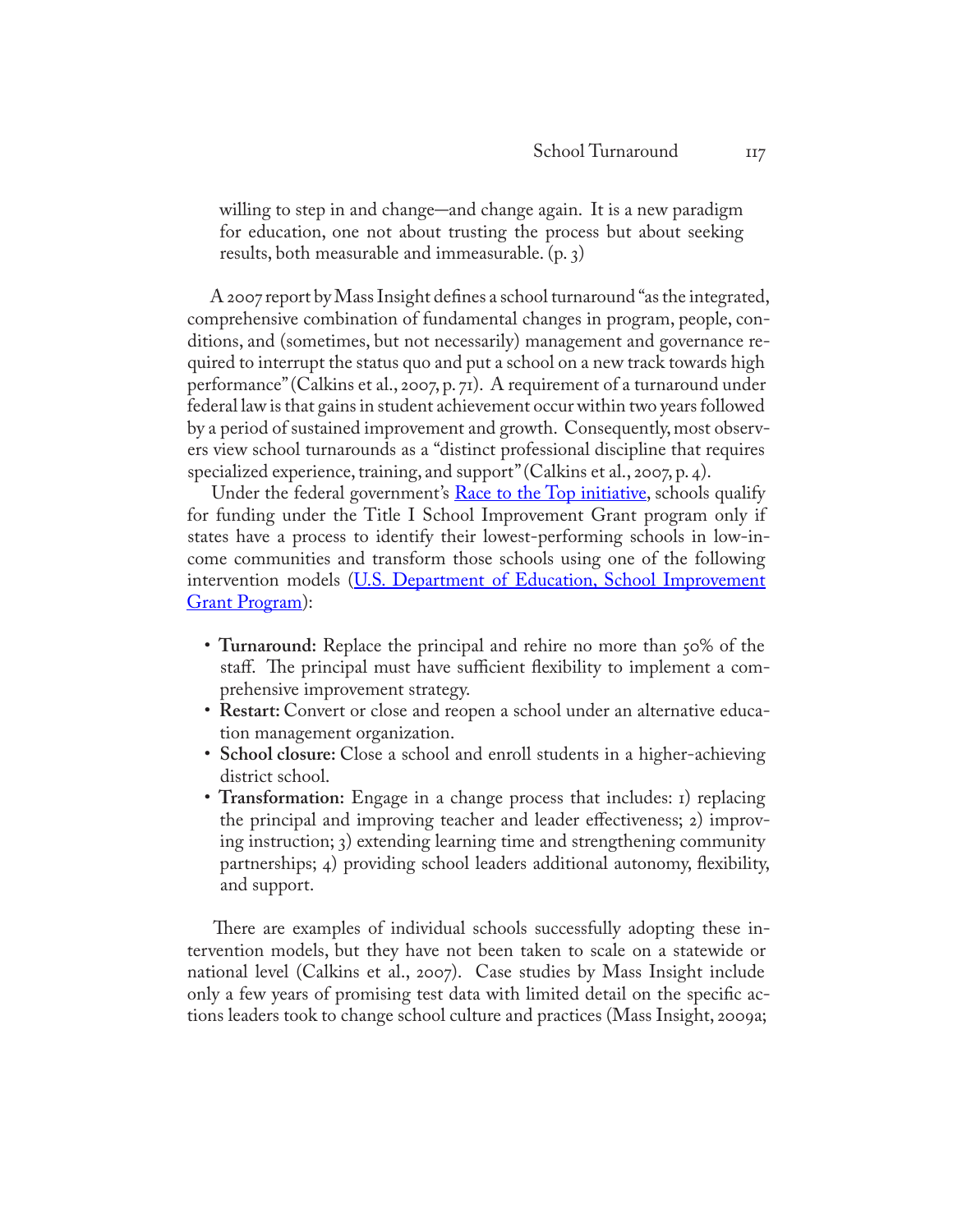2009b). At the school site level, a turnaround happens when teachers change the way they teach, students understand the school's vision and work harder to meet it, and effective leadership is in place to ensure progress (Elmore, 2004; Fullan, 2006; Pappano, 2010).

## **The Role of Leadership in School Turnarounds**

The emerging research on turnarounds suggests that success requires effective leadership (Duke, 2008; Elmore, 2000; Institute for Strategic Leadership and Learning, 2012). The principal chosen to lead a turnaround must be an instructional leader who will focus on improving teaching and student performance, with an understanding that all other duties associated with school management support this primary responsibility (Elmore, 2000; Fullan, 2006). Successful turnaround leaders have high expectations for students, are called to the "moral mission" (Pappano, 2010, p. 22) of providing a quality education to low-income, urban young people, and possess the persistence to overcome setbacks and support student achievement (Leithwood, Harris, & Strauss, 2010). For Kanter (2004), "every turnaround starts with the same overriding challenge: the need to make unpopular decisions about a situation whose full ugliness has been denied, and yet, at the same time, restore people's confidence that they can start winning again"  $(p. 164)$ .

Turning around a school requires a leader who can focus on what Wagner et al. (2005) define as the seven disciplines for strengthening instruction: 1.) urgency for instructional improvement using real data; 2.) shared vision of good teaching; 3.) meetings about the work; 4.) a shared vision of student outcomes; 5.) effective supervision; 6.) ongoing professional development; and, 7.) diagnostic data with collaboration. Schools that have made rapid improvements are led by principals who galvanize "both individual and collective responsibility for the improved achievement of all students through a variety of deliberate improvement structures, expectations, practices and continuous feedback" (Institute for Strategic Leadership and Learning, 2012, p. 6).

## **Turning Around Failing High Schools**

Research suggests that turning around a high school is more challenging than an elementary or middle school, in part, because high school students are highly influenced by peers and parental involvement generally declines (Duke & Jacobson, 2011). However, effective turnarounds are particularly important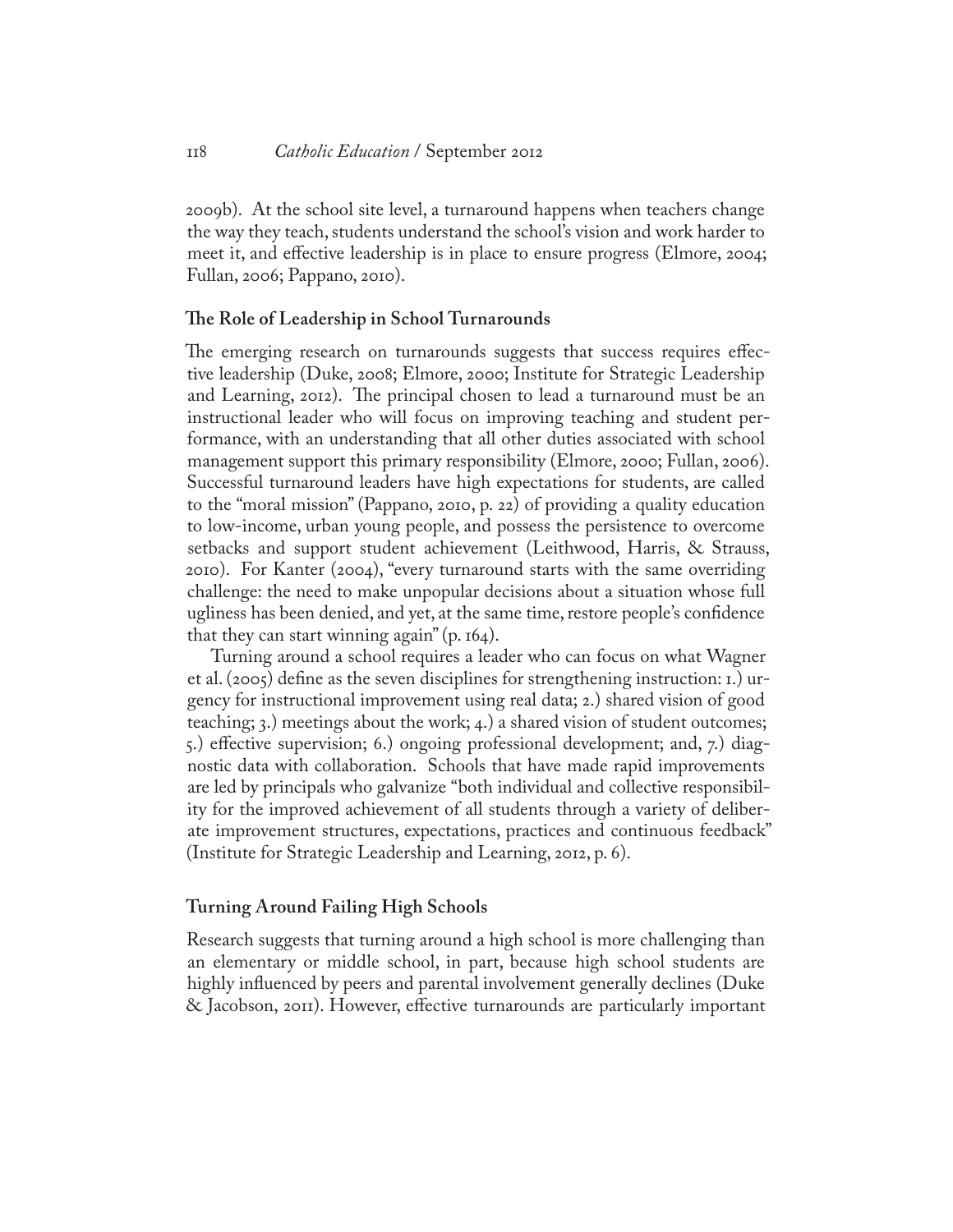at the high school level because they shape students' futures "in starkly concrete ways, determining whether they struggle with poverty or find a road to financial and social stability" (Pappano, 2010, p. 7). In their study of successful high school turnarounds in Texas, Duke and Jacobson (2011) explored how focused changes in ninth grade curricula, school schedules, academic supports, teacher teams for incoming freshmen, along with efforts to strengthen community engagement through orientation programs for transitioning middle school students improved student outcomes. Other high schools, such as Brockton High School in Massachusetts, have significantly improved school performance by implementing a structured literacy format in each classroom and tracking student achievement at the teacher level (Ferguson, Hackman, Hanna, & Ballantine, 2010; Jonas, 2011; Szachowicz, 2010).

In their study of 15 successful high school turnarounds, Ferguson et al. (2010) identified five steps that were critical:

- 1. Accepting responsibility to lead change.
- 2. Adoption of a clear mission with focused priorities to improve student outcomes.
- 3. Strategies and plans for high-quality adult learning.
- 4. Development of quality standards to judge teacher and student work.
- 5. Skillful and continuous attention to implementing plans, monitoring progress, and providing necessary supports and incentives to change.

As outlined in the remainder of this study, each of these steps was critical to the turnaround at Cristo Rey Boston High School.

#### **A Catholic School Turnaround Model: Cristo Rey Jesuit High School**

The story of Cristo Rey Boston High School must be viewed in the context of the Cristo Rey movement and the founding of the first Cristo Rey school. In 1996, after a lengthy feasibility study, the Society of Je[sus \(the Jesuits\) opened](http://www.cristorey.net/)  a new school on the southwest side of Chicago called Cristo Rey Jesuit High [School](http://www.cristorey.net/), which served a largely Mexican American community known as Pilsen/ Little Village. During the feasibility study, which took place from 1993 to 1994, many parents told the Jesuits they were interested in sending their children to a safe Catholic high school because of the "poor performance, overcrowding, and sometimes dangerous conditions in local public schools" (Kearney, 2008, p. 55).

The school was structured around a unique work-study program designed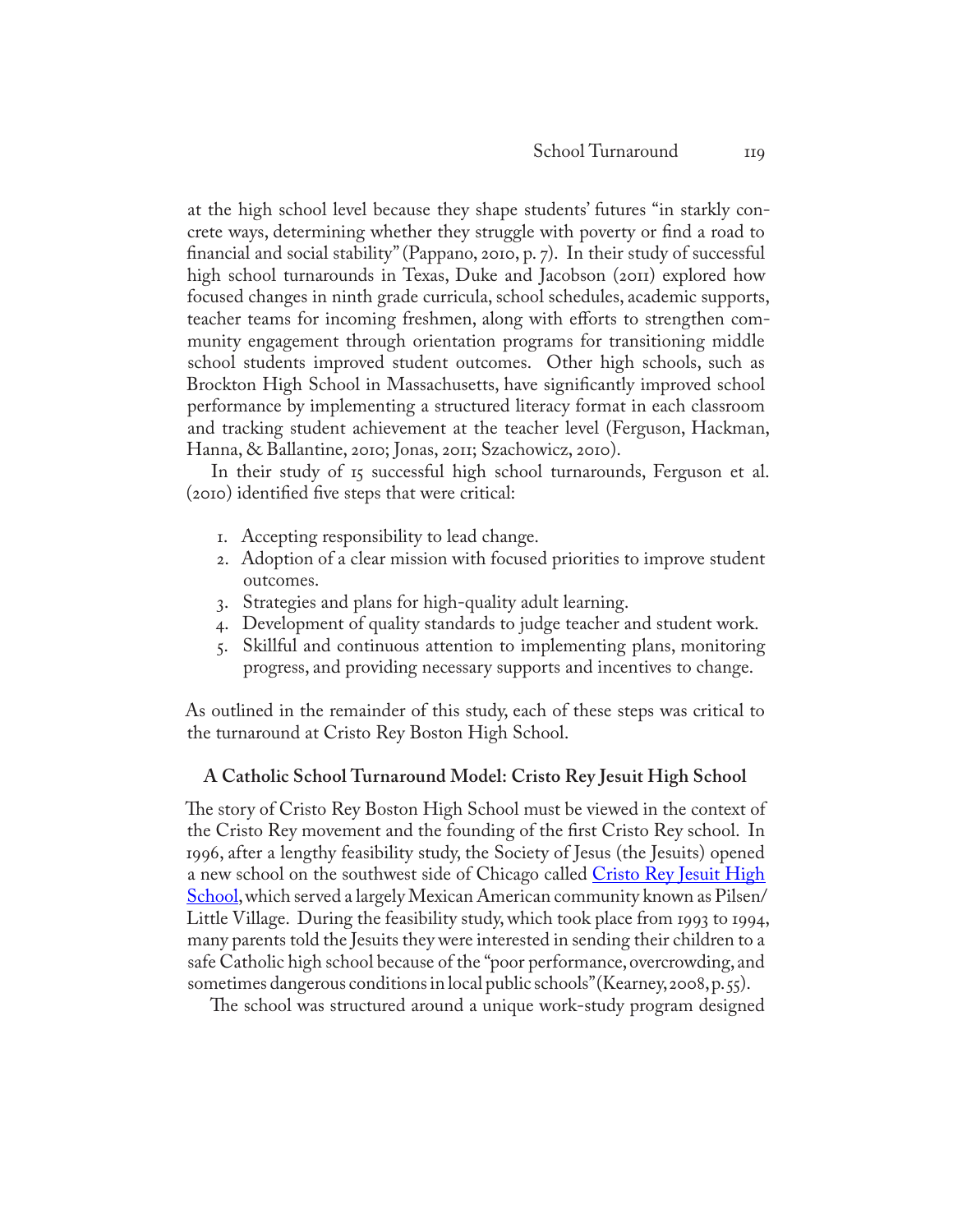and implemented by Preston Kendall, a graduate of the Kellogg Graduate School of Business and a former insurance company executive who served as the first work-study director. Initially developed as a way to fund the school, the work-study program became an academic and experiential pathway to college that showed students they had a place in corporate America. Each student worked one 8-hour day per week, and once per month worked twice per week (Table 1). Students worked five days or 40 hours per month and had 15 days of academic classes (Kearney, 2008). Teams of four students shared fulltime, 40-hour per week, entry-level jobs.



Performing needed entry-level duties in a corporate setting made the academic work relevant, taught them about the high expectations of the workplace, provided them with real-world experience and professional contacts, and showed students what was available to them if they completed high school and college. Established as a separate corporation from the high school and structured as an employment agency, the work-study business program employed each student and contracted their services to Chicago area businesses. During the summer, incoming Cristo Rey students engaged in an intensive 3-week training program where they learned basic office skills and etiquette, including proper attire, communications, and behavior (Kearney, 2008).

Cristo Rey students did not retain any of the money they earned; it all went to the cost of their college preparatory education at a private Catholic school. The program was designed to generate up to 70% of the school's operating costs, with remaining expenses raised through traditional fundraising from donors and foundations and a modest tuition charged each family based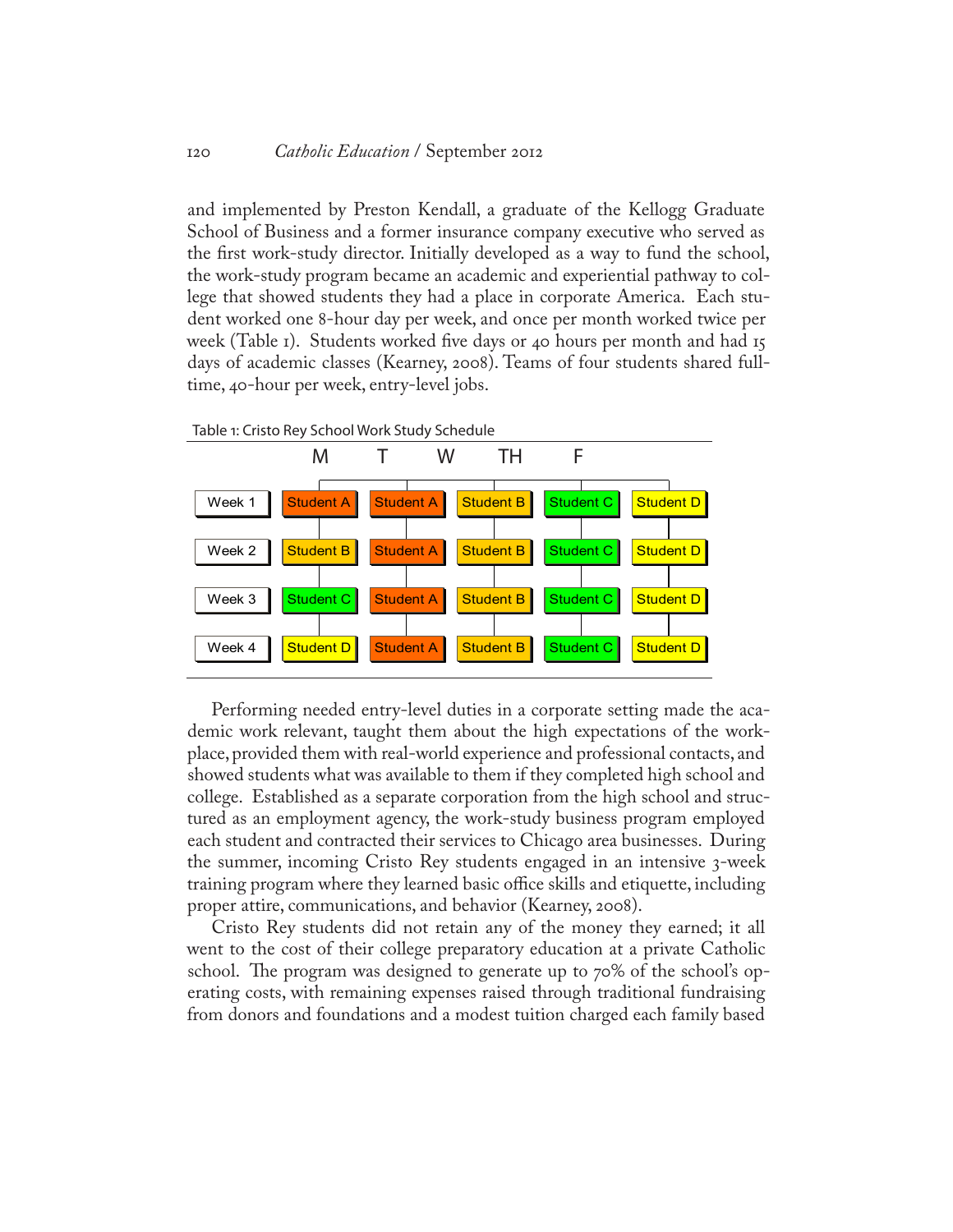on their ability to pay (Kearney, 2008). A primary selling point for local businesses was that students would do real work that added value to the workplace. Underscoring this goal, businesses paid for student employees through their operating budgets rather than their charitable arm. Cristo Rey marketed the program as a way for companies to get work done and a means by which corporations could help urban youth receive a college preparatory education. The combination of doing real work that a corporation would pay for and using that income to afford a private, college preparatory education made the Cristo Rey model distinct from traditional high school work-study programs such as job shadowing, internships and mentoring, or career academies in which students take academic courses and classes that relate to an academy theme (Stern, Wu, Dayton, & Maul, 2007; Stone & Aliaga, 2007).

Over the course of their 4-year high school career, each student spent the equivalent of 1 academic year working in a business. While there has been no empirical study of the impact of the Cristo Rey work-study program on student learning, students from the high dropout neighborhood in Chicago who participated in a mandatory work-study program were showing up to school every day (Kearney, 2008). A report from Cristo Rey Network with data from the National Student Clearinghouse later would show that 87% of all Cristo Rey school graduates of the class of 2008 enrolled in college within 12 months of graduation from high school (Cristo Rey Network, 2011a), a significantly higher college going rate than Latinos (62%) and Blacks (56%) nationwide who graduated high school in 2008, and a higher college going rate than Whites (72%) nationally (National Center for Education Statistics, 2010).

#### **Cristo Rey Jesuit High School's Academic Model**

Academically, Cristo Rey Jesuit High School was organized as a college preparatory high school (Kearney, 2008). The school's founding principal, Sr. Judith Murphy, OSB, and a committee of educators who advised her, understood that urban students needed a different academic experience than what was offered in a traditional high school. At the same time that Cristo Rey Jesuit High School was opening, the National Association of Secondary School Principals (NASSP) published *Breaking Ranks: Changing an American Institution* (NASSP, 1996). The report documented emerging research that concluded that high schools had become irrelevant for millions of young people, especially those who were poor. *Breaking Ranks* called for a curriculum that connected to "real-life applications of knowledge," assessments aligned with the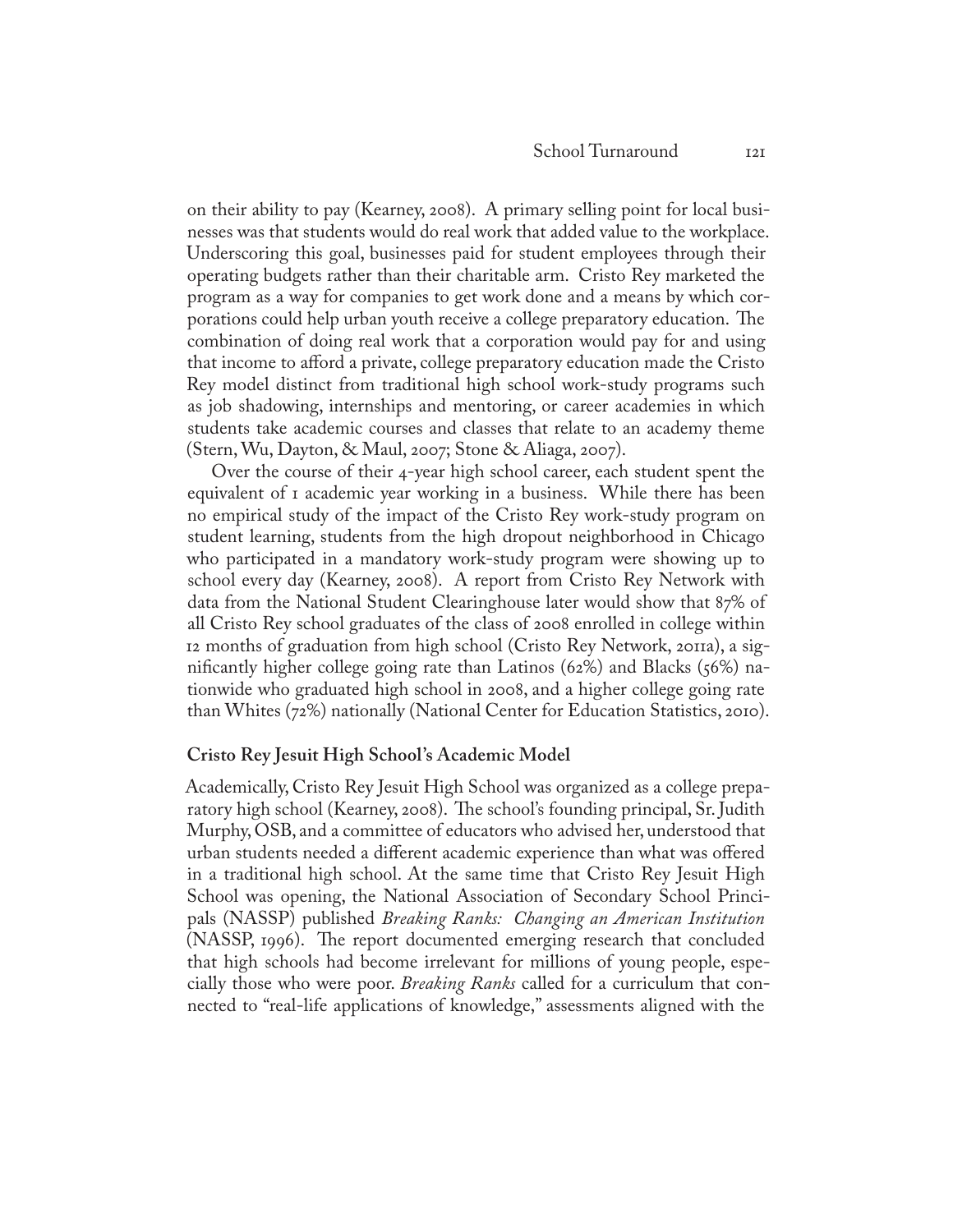curriculum, and individualized learning (NASSP, 1996, pp. 11-19). The report, moreover, recommended that high schools create small units of no more than 600 students to improve relationships and student engagement, and urged school leaders to forge closer ties to businesses and community organizations (NASSP, 1996).

By 1999-2000, its fourth year of operation, the Cristo Rey Jesuit High School attracted considerable corporate and philanthropic support in greater Chicago. In January of 2000 the school opened a new facility, boasted a small endowment, and, most importantly, had graduates going to college. The school's success caught the attention of other Catholic educators who visited the Chicago school and sought to replicate the program in other cities.

#### **Replicating Cristo Rey Jesuit High School**

In June of 2000, venture capitalist B.J. Cassin visited Cristo Rey Jesuit High School and was moved by what he saw. Shortly after his visit he launched a [foundation](http://www.cassinfoundation.org/) that would contribute \$12 million to the scale-up of Cristo Rey Jesuit High School across the country, and he hired me to run it. In 2001 I left Cristo Rey Jesuit High School, where I had served 3 years as development director, and moved back to Boston to manage the foundation out of an office at Boston College. In 2003, the Bill & Melinda Gates Foundation made a \$9.9 million commitment to the replication effort, and three years later added another \$6 million to replicate schools and build the capacity of the national [Cristo Rey Network](http://www.cristoreynetwork.org/) office. The Cristo Rey Network was formally established as a 501(c) (3) organization in 2003 and tasked with managing the growth and quality of the schools (Cristo Rey Network, 2011b). Network staff worked with local agents to conduct feasibility studies for new schools, taught the work-study model to local leadership, conducted site visits to the original school, and gathered best practices that were emerging from the new schools.

Ultimately, the network office, which was located in Chicago, was responsible for ensuring that every member school adhered to the Cristo Rey Network <u>[Mission Effectiveness Standards](http://www.cristoreyboston.org/images/stories/pdfs/mission effectiveness standards - fy13.pdf)</u>, which defined the standards by which the schools operate. The 10 standards (most recently revised in July 2012) ensure that an individual school:

- 1. Is explicitly Catholic in mission and enjoys Church approval.
- 2. Serves only economically disadvantaged students. The school is open to students of various faiths and cultures.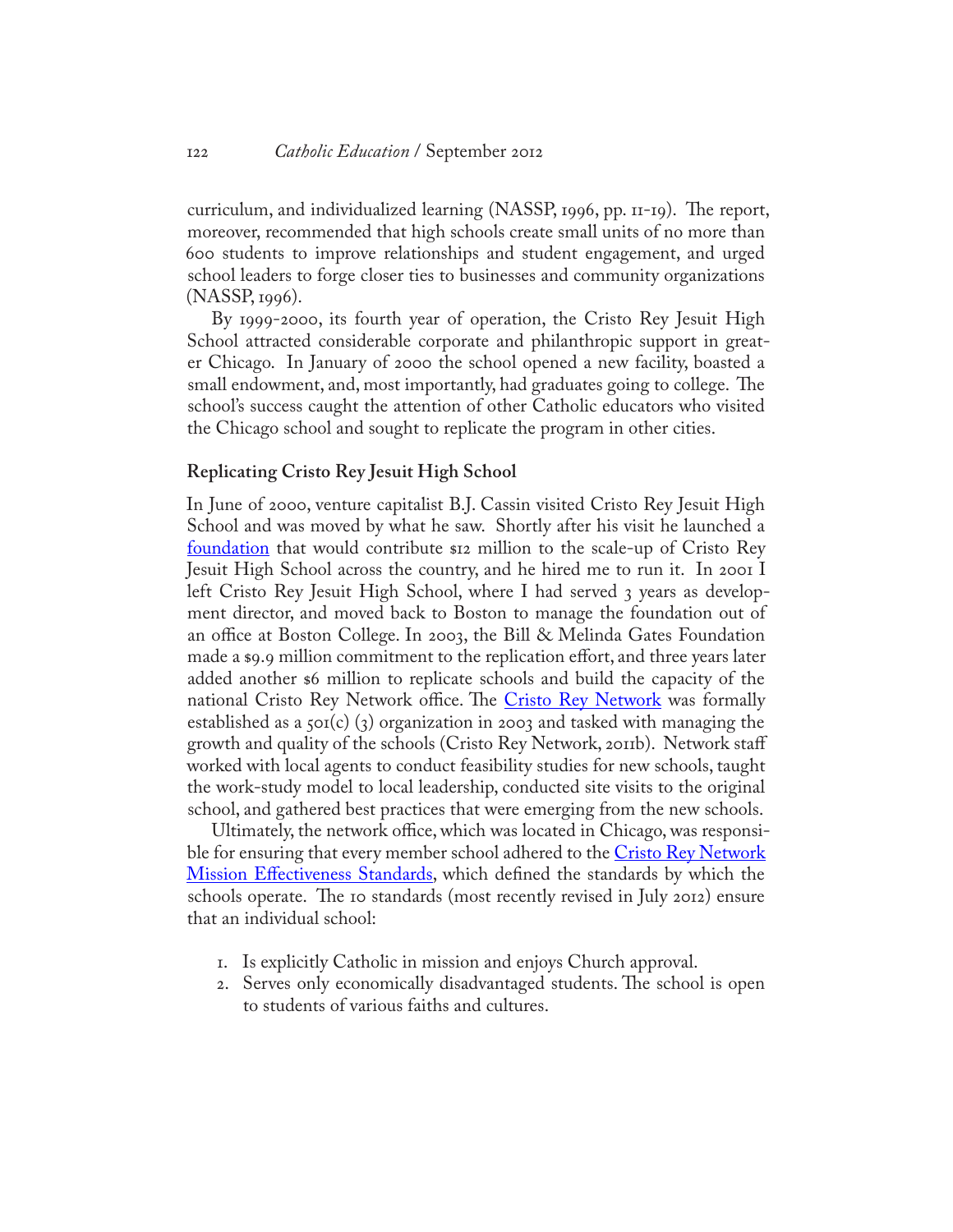- 3. Is family centered and plays an active role in the local community.
- 4. Prepares all of its students to enter and graduate from college.
- 5. Requires participation by all students in the work-study program. All students must be 14-years-old on or before September 1st.
- 6. Seeks to integrate the learning present in its work program, classroom, and extracurricular experiences for the fullest benefit of its student workers.
- 7. Has an effective administrative and board structure as well as complies with all applicable state and federal laws.
- 8. Is financially sound. At full enrollment the school is primarily dependent on revenue from the work-study program to meet operating expenses. In addition, the school maintains a comprehensive advancement program to ensure financial stability.
- 9. Supports its graduates' efforts to obtain a college degree.
- 10. Is an active participant in the collaboration, support, and development of the Cristo Rey Network.

From 2001 to 2009, the network oversaw 32 feasibility studies, which resulted in the establishment of 25 Cristo Rey high schools, all of which were located near large urban centers where there was a concentration of both students and corporate jobs. The feasibility study required new schools to secure commitments from potential corporate sponsors, identify school leadership, demonstrate an ability to adhere to the network's standards, and produce a plan to raise money. We gave little direction to local schools on how to establish their academic program. Principals of new schools visited Cristo Rey Jesuit in Chicago and other schools to learn about the academic schedule and to pick up copies of any written curriculum available, but each school developed its own approach to teaching and learning, just as the original school had done. In 2006 the network hired its first academic officer and began requiring new schools to adopt a standard curriculum framework and common assessments in 2011. These were developed by teachers and principals from several Cristo Rey schools.

## **North Cambridge Catholic High School**

North Cambridge Catholic High School had a long history of serving Irish, Italian, and French immigrant families in Cambridge, Massachusetts and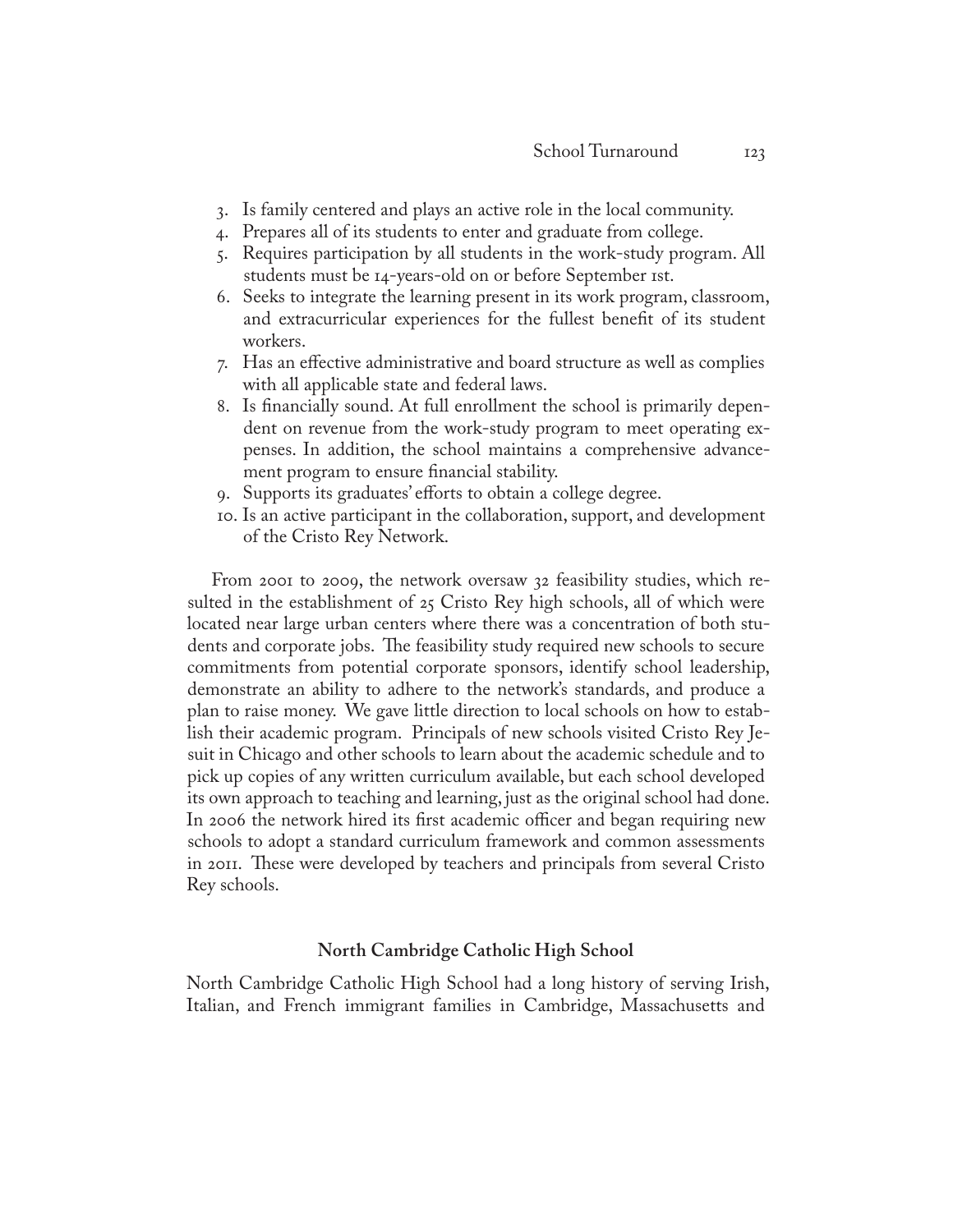nearby communities. The school was originally St. John High School, which opened in 1921, and includes former U.S. House Speaker Thomas P. "Tip" O'Neill among its alumni (North Cambridge Catholic High School, 2009). The school was part of the central high school system of the Roman Catholic Archdiocese of Boston. Each central school had a governing board, with principal appointments and some financial support coming from the Archdiocese. Central schools covered most of their operating expenses with revenue from tuition and had advisory committees to help raise funds (North Cambridge Catholic High School, 2002).

By the 1980s, North Cambridge Catholic High School, with its proud tradition of serving working-class and immigrant families, was drawing fewer students from rapidly gentrifying local communities that had been home to most of its students. Consequently, the school began to recruit young people from Boston, Chelsea, Everett, Revere, and other cities. Within a decade, the majority of students were Latino, African American, Cape Verdean, Haitian, and Vietnamese. The school's enrollment averaged around 250 students, and the school marketed itself as a place where young people with no other option could receive a quality education (North Cambridge Catholic High School, 2002).

In 2001, the Archdiocese announced that by 2004 its annual subsidies to the central Catholic high schools would go away, the Archdiocesan Central School Board would disband, and each school would be expected to be financially self-sufficient (North Cambridge Catholic High School Self Study, 2002). In 2002, Thomas P. O'Neill, III, a former lieutenant governor of Massachusetts, chair of the school's Board of Advisors, and school alumnus, proposed converting North Cambridge Catholic to a Cristo Rey school. The timing was ideal because the Sisters of Notre Dame de Namur had just studied the feasibility of opening a Cristo Rey school in either Boston or Lawrence, a city just south of the New Hampshire border that happened to be the poorest municipality in New England (North Cambridge Catholic High School, 2002). The Sisters' decision to open a school in Lawrence left greater Boston, a larger metropolitan area with more potential for corporate placements, open to North Cambridge Catholic High School.

#### **North Cambridge Catholic High School becomes a Cristo Rey School**

In the summer of 2002, North Cambridge Catholic High School conducted a self-study to determine if the school could become a Cristo Rey school. Fr.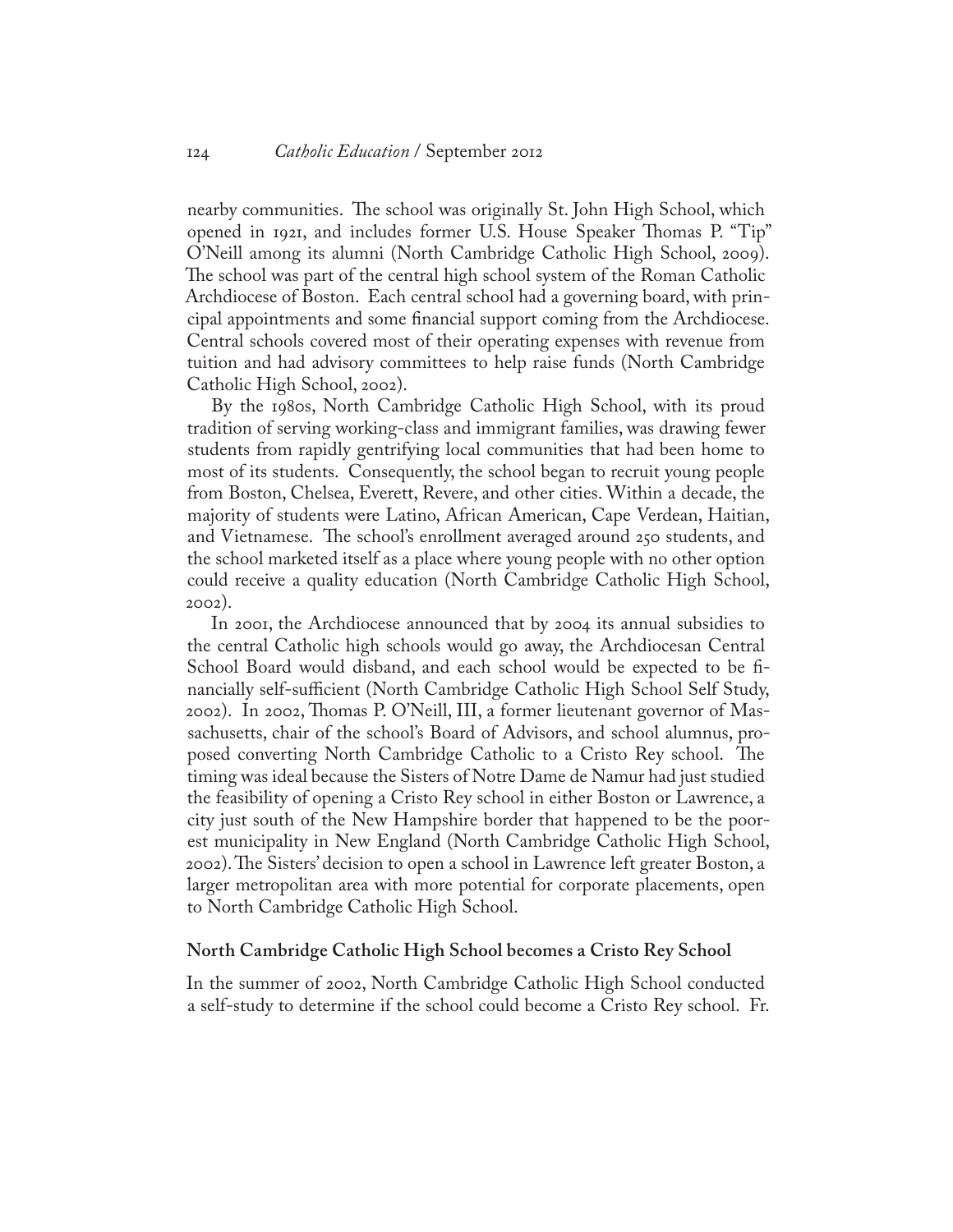Jose Medina, a newly ordained priest who taught at North Cambridge Catholic High School during the 2000-2001 school year before earning a master's degree in education from Harvard University, wrote the [study report](http://www.cristoreyboston.org/images/stories/pdfs/feasibilitystudy.pdf) (North Cambridge Catholic High School Self Study, 2002).

In early 2003, North Cambridge Catholic High School gained membership in the Cristo Rey Network, which authorized the distribution of \$1,253,000 of Gates and Cassin funds to the school over a 4-year period to hire new staff, purchase vehicles to transport students to and from their placements, and train students for work. The school's new work-study director, Terry Gupta, worked to ensure that the practices of the original Chicago program were implemented in Cambridge. A new dress code that required students to dress professionally at school and work was put in place, and students could not participate in athletics on the days they worked. Moreover, the school could no longer accept undocumented students because the program required that every student be eligible to work.

#### **North Cambridge Catholic as a Cristo Rey school: 2004-2007**

North Cambridge Catholic had 234 students in 2004-2005, its first year as a Cristo Rey school (Cristo Rey Network, 2011a). Sr. Ellen Powers, CSJ, the school's long-term principal, was now president, Bob McCarthy, the assistant principal, became the principal, and David Paskind, who had taught at the school for many years, became the assistant principal. In a Cristo Rey school, like many Catholic schools, the president is the head of the institution responsible for maintaining the school mission, and is accountable to the Board of Trustees and the religious sponsor ( James, 2009). The president is the school's primary representative to external audiences and is responsible for the school's finances. The principal oversees the academic and student life program, and is co-equal on the organizational chart to the work-study director, development director, and chief financial officer. This structure frees the principal from spending time on fund-raising and external issues ( James, 2009).

In 2006, after 2 years as the head of school under the new model, Sr. Ellen Powers, CSJ, was asked by her religious congregation to move into a leadership position within the order, and Bob McCarthy became acting president and principal. In the spring of 2007, McCarthy was named president of the school, and he hired Fr. Jose Medina, who had returned to Boston after working for 4 years at an all-girls Catholic high school in Washington, DC, to be the school's principal.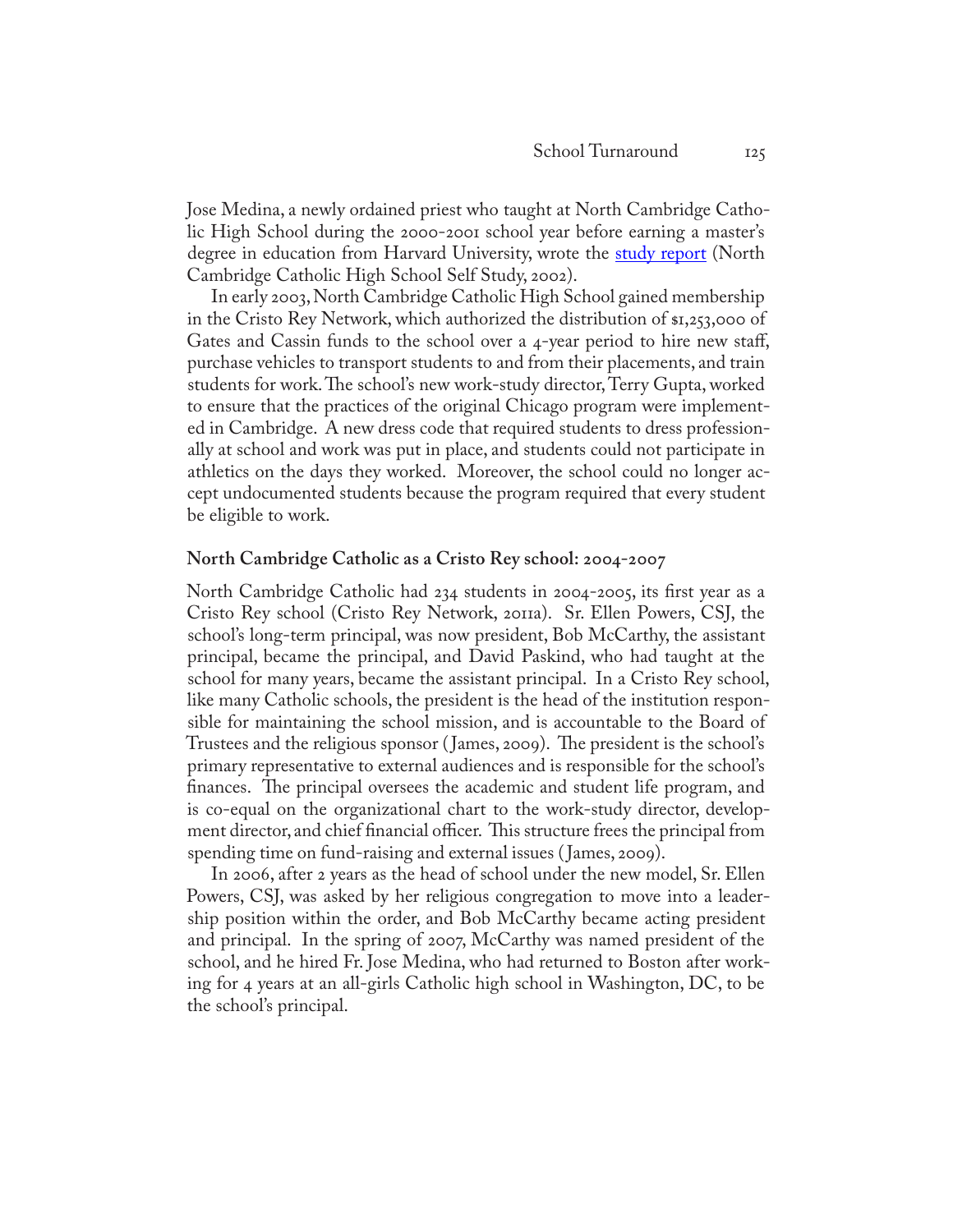## **The New Leader Finds a School in Decline**

Fr. Medina began work on July 1, 2007, and immediately scheduled individual meetings with all 18 faculty members to learn about his staff and to gain a deeper understanding of the school he was about to lead. The meetings confirmed what he suspected—the school was in decline. Faculty and staff told Fr. Medina that the school was successful because each year top graduates went to prominent universities, and the school maintained a strong and vibrant community spirit. Medina, however, learned that teachers chose what they would teach in their subject area and determined on their own to what degree to monitor student progress toward specific learning goals. There were no tools for aligning the curriculum with state standards, or even to align the curriculum across grades and within each grade.

Because the Cristo Rey Network required it, all students took the Iowa Test of Educational Development (ITED), and many took PSATs and SATs. When Medina asked his teachers if they ever looked at the data, some told him they used it to identify where students needed additional support but there was no systematic analysis of test scores, nor was the data used to make changes to instruction.

He learned that a faculty planning committee, which met monthly, often advocated for professional development, but had limited success making any substantial changes to the staff development program or the curriculum itself. Grade level meetings focused on discipline issues and academic failures rather than improving teaching and learning. Teachers were rarely observed or evaluated; a good teacher was one who could maintain discipline in the classroom. There were six 60-minute periods a day with no study periods, no double blocks, and no difference in the time allocated per subject. The transition to the Cristo Rey model had given teachers more free periods, but the schedule did not permit common planning time with other teachers in their discipline or grade level, and students were often not available when teachers had a free period.

Most significantly, Medina learned in his interviews with staff that they did not believe students could achieve at higher levels and were not taking responsibility for student learning. It was common for teachers to say, "I taught it, but the students didn't do their homework or didn't study enough."

**Turnaround Stage 1: Creating Conditions for Improvement, 2007-08**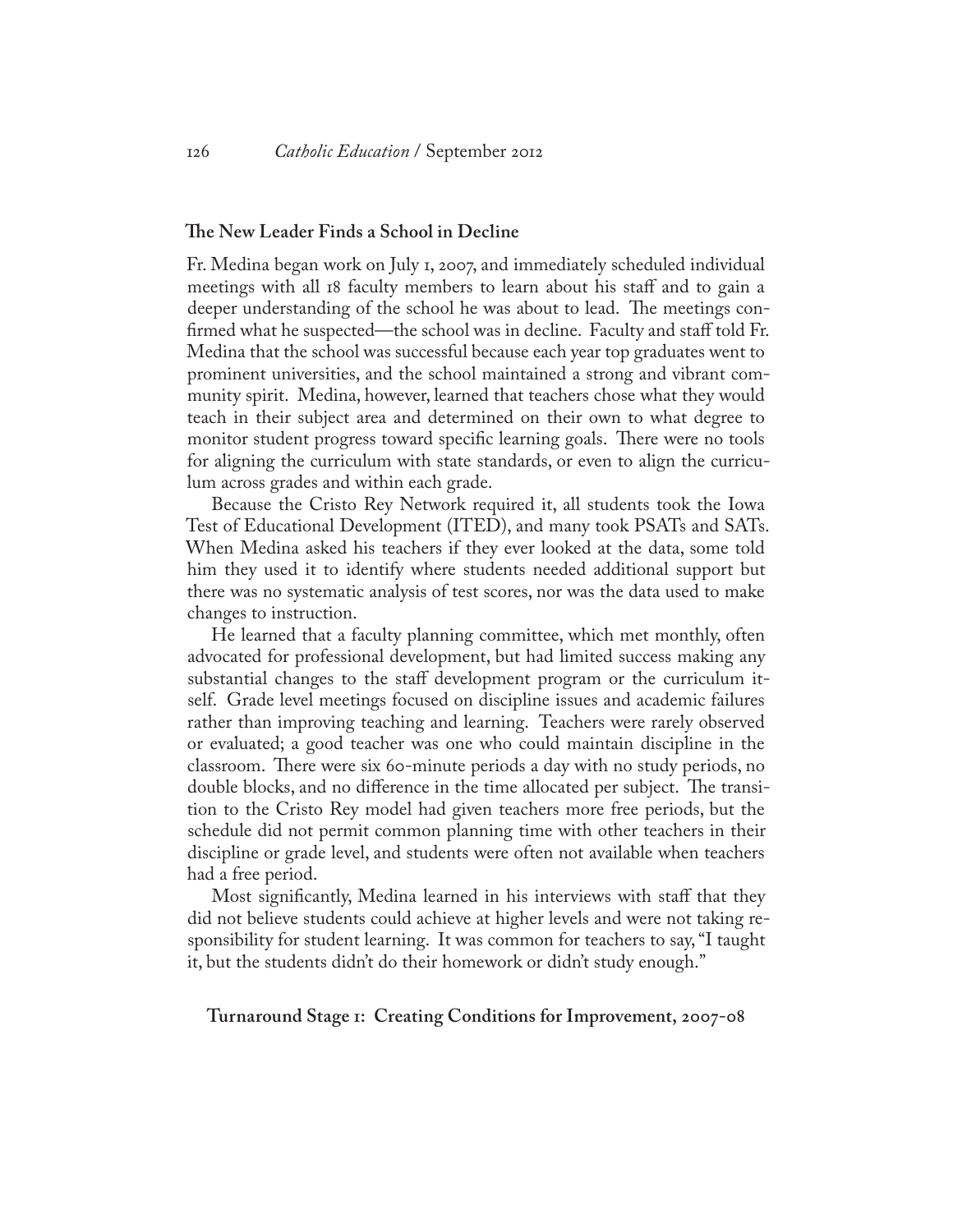Prior to the start of the 2007-2008 school year and after meeting with each faculty member, Medina decided to make several changes, which were announced at a faculty meeting in August. First, he lengthened the school day by 15 minutes and eliminated the rotating schedule so each class could be taught at the same time each day. He also added three professional days to the schedule to focus on ways to improve instruction. Medina then set up email accounts for all faculty and students so they could communicate with one another, and he announced that grades would be available online to improve transparency for students and parents. Finally, Medina shifted many of his administrative responsibilities to the assistant principal, David Paskind, so he could focus on developing a strategy to improve instruction.

In addition to meeting with his teachers, Medina spent the summer analyzing the school's scores on the ITED, which he presented to the faculty at the August meeting. He showed that the majority of students graduating from the school were below grade level and had not advanced a full academic year in each of the 3 years they took the ITED. This was especially troubling since the class of 2008 had spent all 4 years as students in the Cristo Rey program. The faculty doubted the scores. "Many of us criticized the test and questioned what the results were telling us," English teacher Carrie Wagner explained. "It didn't seem possible that our students were making such little progress."

## **Setting the Stage for Change: Effective Models and Data Analysis**

During a professional day in October 2007, Medina decided to send all of his teachers to a number of high-performing charter schools in Boston, including some of the middle schools that were feeders to North Cambridge Catholic High School. Many of the teachers visited the **MATCH Charter School**, which served students in grades nine through 12, and two middle schools, [Roxbury Preparatory Charter School](http://roxburyprep.uncommonschools.org/) and [Excel Academy](http://www.excelacademy.org). The three schools served low-income students and had impressive outcomes improving students' academic achievement.

At the MATCH School, North Cambridge teachers learned about a proficiency test the school used to assess the math and literacy skills students needed to master prior to entering ninth grade. The proficiency program was designed to remediate students who were not at grade level. MATCH also offered Advanced Placement (AP) courses and **<u>required all students to take one</u>**  $AP$  class during their junior year and at least one AP or college course during their senior year. The teachers saw students from low-income backgrounds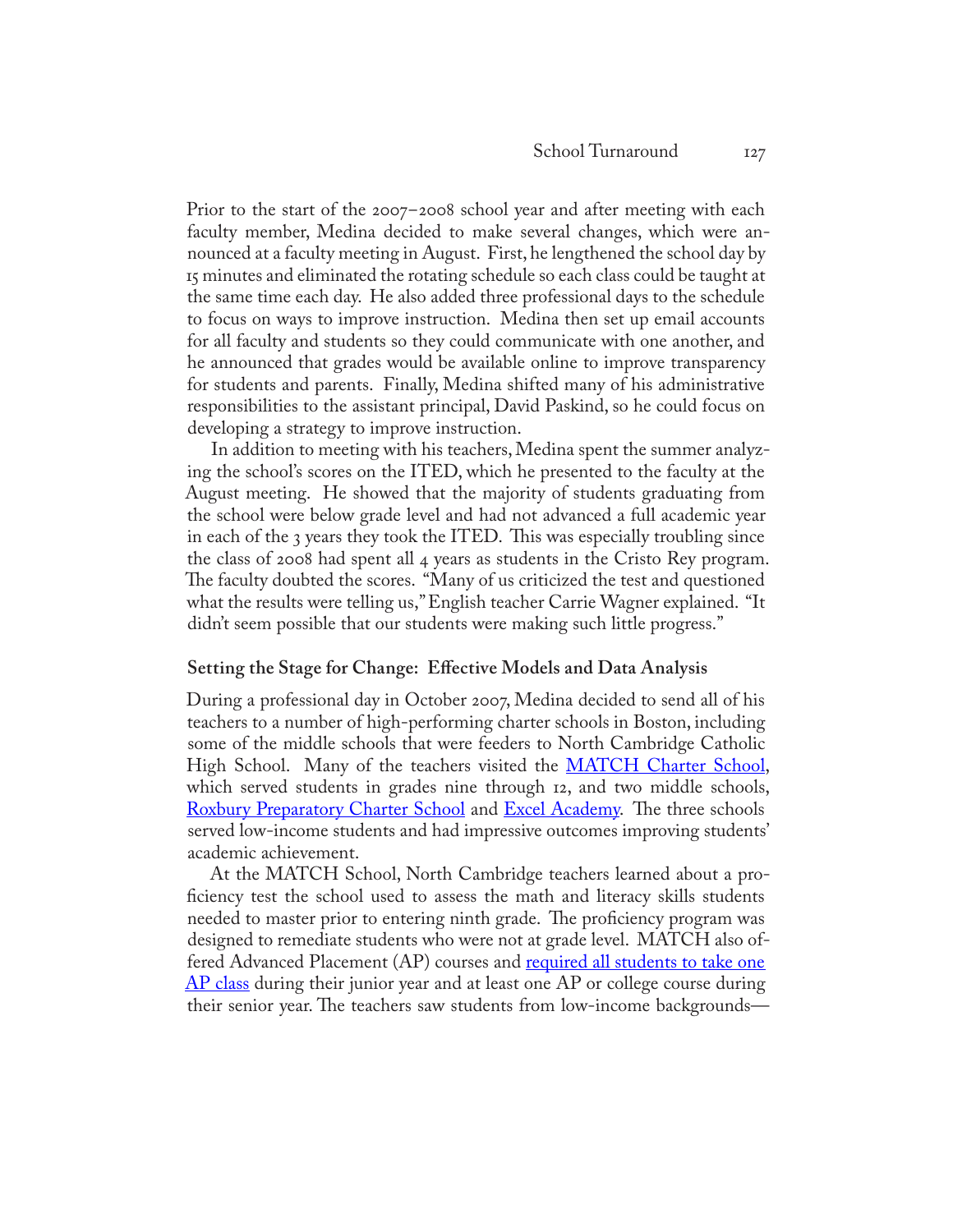the same students they taught—taking AP classes. "Why can't we do this?" wondered Wagner.

The visits to Roxbury Prep and Excel Academy sparked a conversation about changing the freshmen curriculum. The two middle schools offered double block classes of math and language arts so that students could have enough time to study the subject matter. For mathematics, the charter schools offered one class in math skills followed by another in problem solving. In English, Roxbury Prep and Excel Academy offered one period for reading and another for language arts. At a meeting of Cristo Rey Network principals in October of 2007, Medina talked to school leaders who had doubled the time for math and language arts in the freshman year.

Fr. Medina met with the staff of the New England Regional Office of the College Board in Waltham, Massachusetts, to get a better understanding of what was expected of students when they entered college. Their advice was to intensify the ninth grade experience and add AP classes as soon as possible in the upper grades. His discussions with College Board confirmed what the faculty learned at the MATCH School. Adding AP courses would soon have some empirical research to support it. A College Board study by University of Texas researchers concluded that students who took at least one AP course and test had higher college GPAs and graduation rates than students who took no AP courses (Hargrove, Godin, & Dodd, 2008). "The AP classes would give us the right target," explained Medina. "We needed to start with the end goal and work backward to accelerate learning so that students could be ready for AP level work in their senior year."

#### **Confronting Reality: Fall 2007 ITED Results Show No Change**

When the results of the 2007 ITED came back in November, they reaffirmed what Fr. Medina noted earlier (see Table 2). The Normative Curve Equivalent (NCE) scores measure where a student falls on a normal curve, indicating the student's rank compared to other students on the same test. The scores of the class of 2008, the seniors that year and the first group in the converted school to experience all 4 years under the Cristo Rey model, were particularly troubling. In the fall of 2007, the class of 2008 scored 264.7 in reading, which placed them below the 10th grade level (more than a year behind where they needed to be) and again meant they had made less than a year's worth of academic growth since the previous year's ITED.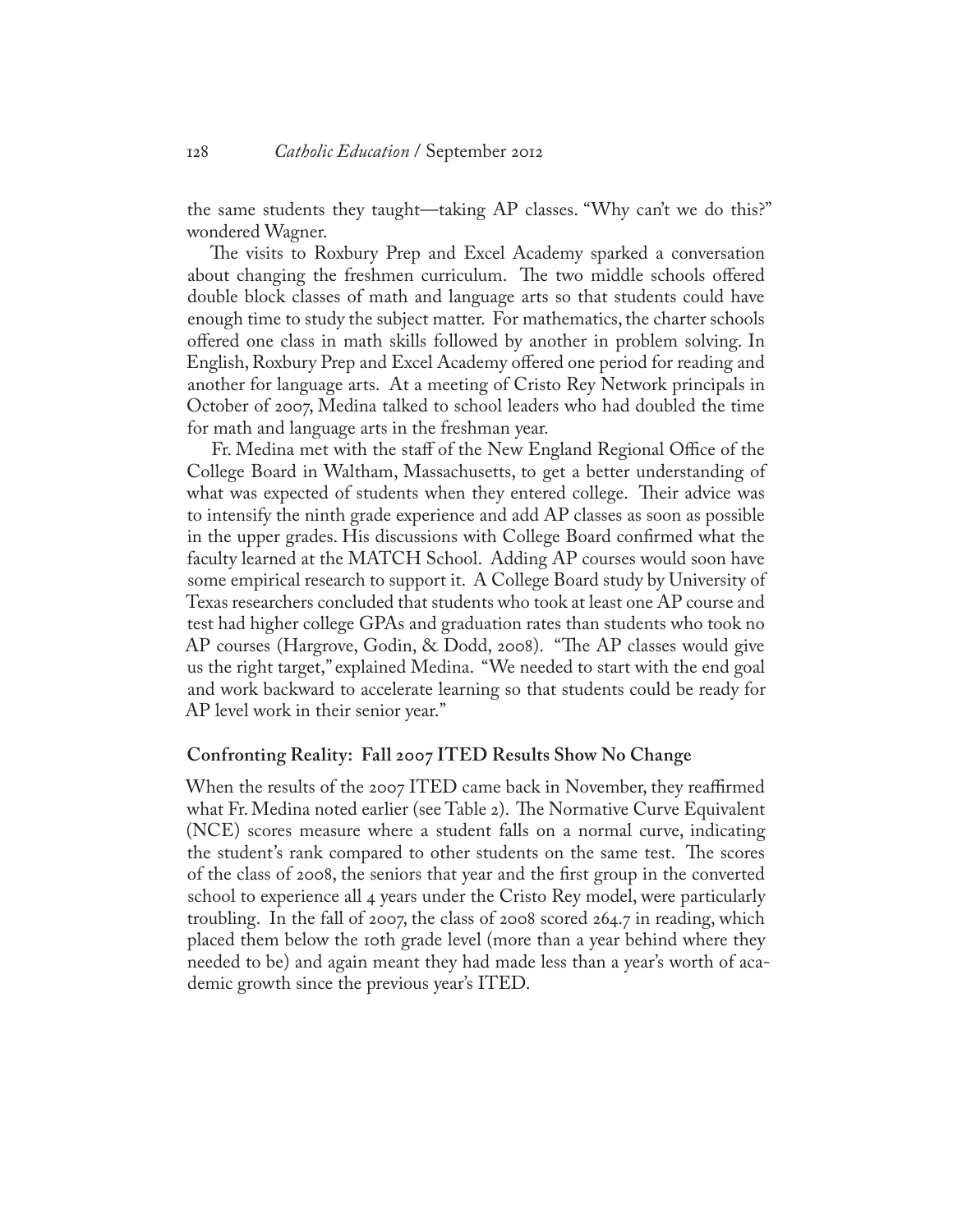

Table 2: Report of Fall 2007 ITED Normative Curve Equivalent Scores

Note: Each color represents where a student should be by the end of each grade. For example, a ninth grader should be scoring 260 and is marked by light green. The majority of freshmen scores were in the 6<sup>th</sup> and 7<sup>th</sup> grade reading and math levels, scores marked by a pink or dark red purple color.

The class had a median NCE raw score of 250.4 (equivalent to eighth grade) in reading as sophomores. When they took the test in the fall of 2006 as juniors, their median NCE raw score was 258.1 in reading, still below ninth grade levels. The math results were similar, and the same trends were found for the sophomore and junior classes. No changes had been made in the curriculum to respond to this data. "When I reflected on the data, I felt extremely betrayed," said Wagner. "What the data revealed, if we bothered to look at it, was a failed endeavor. I had dedicated 6 years to the school, and to find out that we were not doing a good job was really devastating." After initially doubting the ITED analysis, math teacher Jill Crowley reached a similar conclusion. "I felt at times that we were doing a disservice to kids," said Crowley. "We were not pushing them enough. For example, in Algebra 1, we were not covering a full year of course work. Something was wrong, and Jose's (Fr. Medina) analysis made it clear that we had to change."

The dispute over the validity of the ITED scores was over. "The November meeting was the first time that I had the impression that the majority of teachers realized that even though they were trying hard to serve our kids, it was not enough," said Fr. Medina. "They had seen other schools teaching the same kids we teach and doing a much better job. There was no doubting what the ITED scores were saying. Now we could talk about what we needed to do."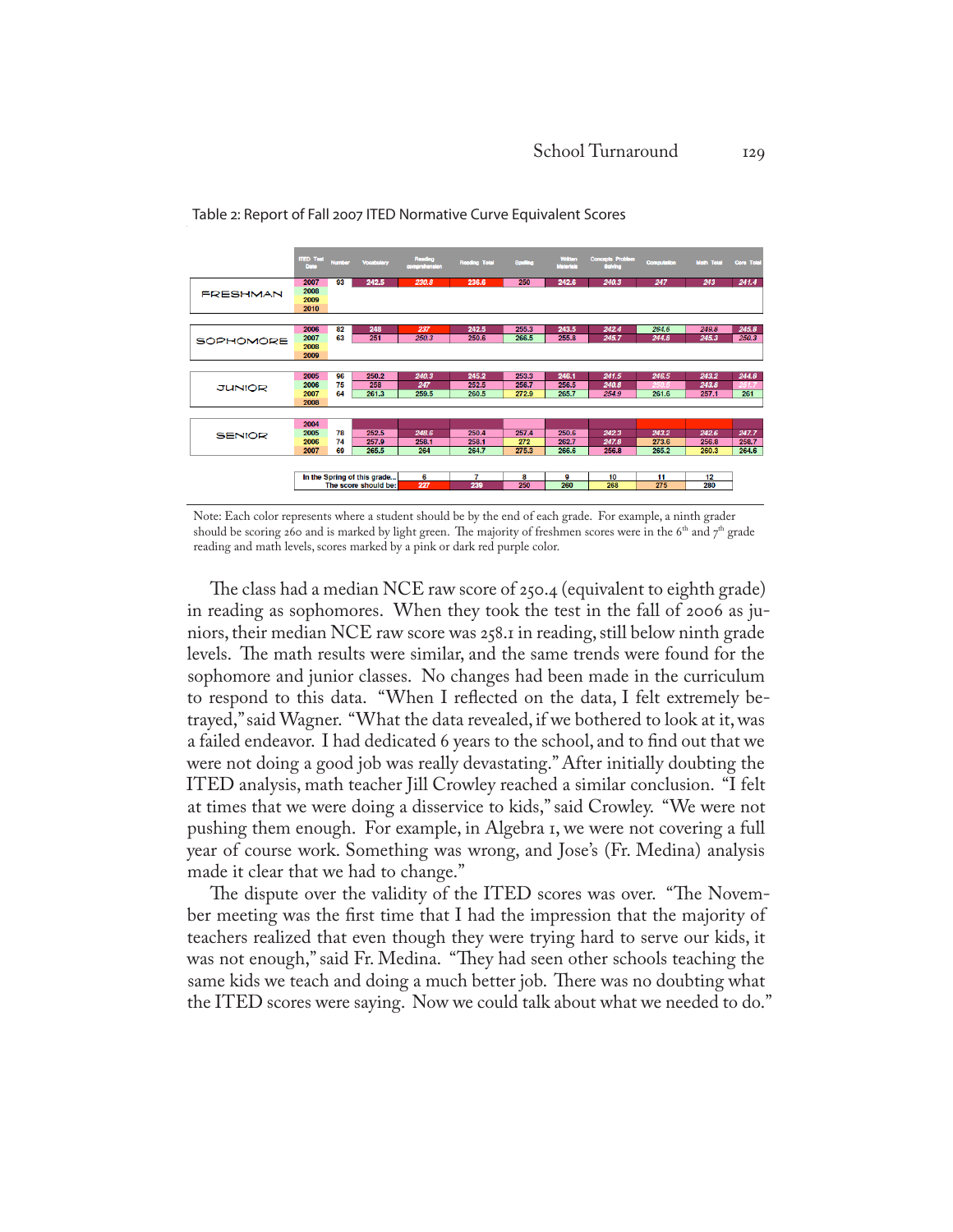## **Towards a College Preparatory Experience**

Fr. Medina began a professional development workshop by asking teachers to reflect on four questions:

- 1. How do I teach my students cognition (the intellectual process of gaining knowledge) within my discipline?
- 2. How do I model for my students the act of knowing?
- 3. How do I help students know and experience the things I see and say in my subject matter?
- 4. How does what I teach increase my students' consciousness of themselves?

Over the course of a 3-hour workshop, the focus was on assessments. The first activity involved teachers reviewing the ITED exams and looking closely at sections that had to do with each teacher's subject area. Teachers met in small groups according to their subject area and discussed the logic behind the test questions, including what the questions were asking the students to demonstrate. The teachers then discussed strategies they could implement in their classes to help students be better prepared to answer the ITED questions. The second hour involved teachers taking a look at their own assessments and comparing them to the standards of the College Board. The teachers discussed their assessments in small groups and then reported to the larger group. "By this point, we realized we were all over the place when it came to assessments," said Crowley. "And, we learned that the ITED was asking questions that our students should have been able to answer if we had prepared them properly." In the final hour of the assessment exercise, teachers took one of their assessments and redesigned it based on the criteria developed from the small group discussion on the ITEDs.

Fr. Medina ended with a presentation entitled "Where are we headed? Towards a College Prep Experience." He laid out a plan entitled "Coherence, Rigor and Relevance," which called for consistent grading policies, consistent expectations of what good work looks like, scaffolding in which the teacher models the desired learning strategy and then shifts responsibility to students, and common assessments. He announced that the school's primary focus would be on English and mathematics, and he explained that the schedule needed to change to accommodate double-block courses in math and Eng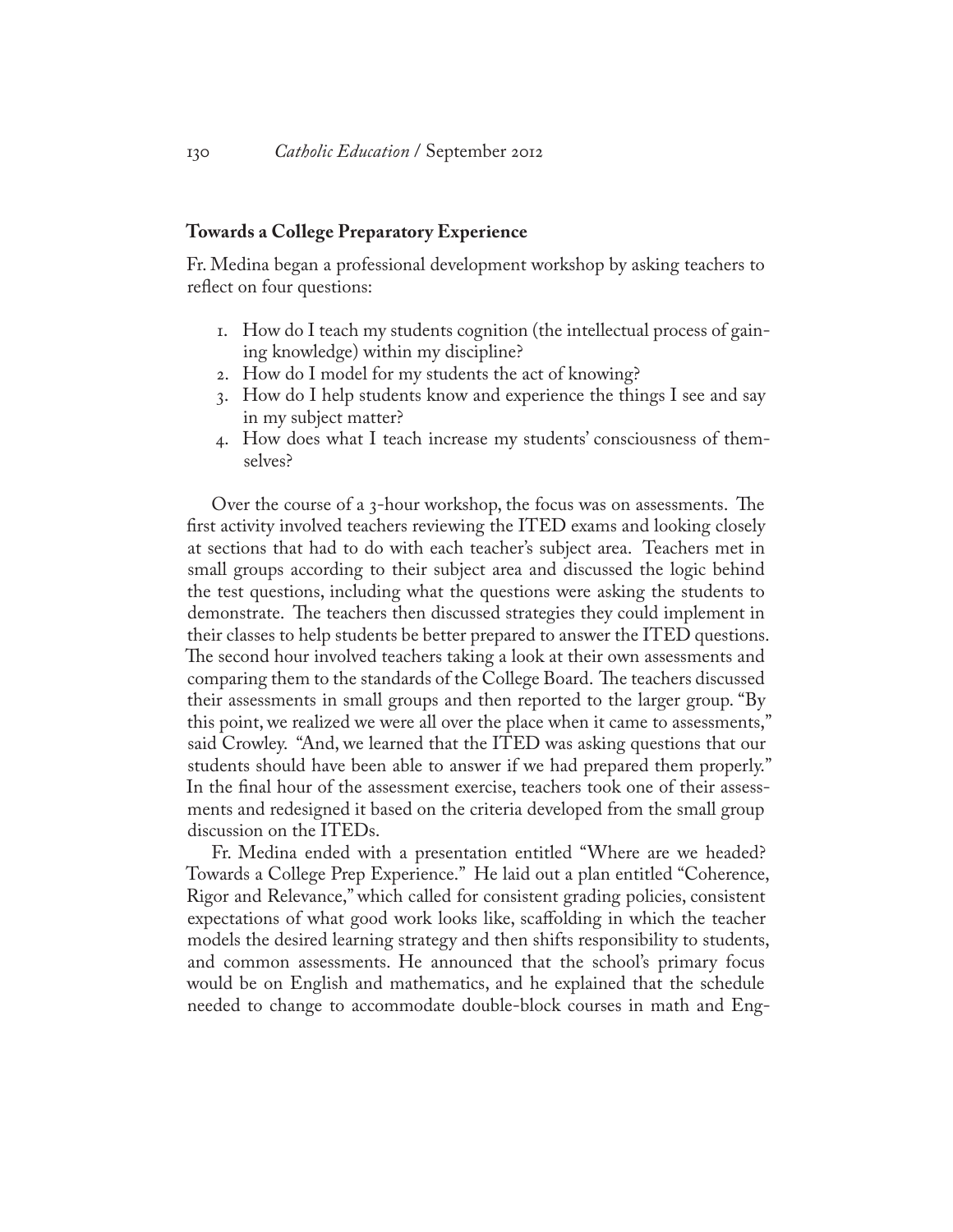lish for all freshmen and the introduction of AP courses during the students' senior year.

 Medina wanted to be sure his faculty understood that he and they together were creating a new school. He believed in his students' capacity to do better academically, and he wanted to be sure his teachers did as well. After calling all teachers to school after a snowstorm on December 20, 2007, Fr. Medina was forced to address open challenges from his staff. Toward the end of the day, Medina wrote the staff an email telling them, "We are different. We choose to rise above an educational system that has already failed our students." He went on to point out that the ideals of helping all students learn came at the "price of determination," which "can only be understood by our students and families when they see it in us." Medina ended the email by saying:

A group of educators becomes a community when they start thinking of each other as part of the same thing …As a community, we have a long road ahead with many tough decisions and difficulties to face. We will overcome only if we choose to rise above, pour our hearts into it, and walk together. I know it is possible; since with God's help nothing is impossible. I don't give up and will be here plowing through the difficulties, no matter what!"

"In some ways, it was a defining moment," Wagner said. "Though I didn't particularly like the approach, the point had been made. We were becoming a much different school."

Fr. Medina continued to use every piece of data he could find to support the need for changes to the curriculum and to the way teachers taught. In February of 2008, he presented a report to the faculty from the **[National Stu](http://www.studentclearinghouse.org)**[dent Clearinghouse](http://www.studentclearinghouse.org) (NSC) on the college going rates of the school's recent graduates. While the school touted the fact that all students were accepted to college, not all were enrolling in college upon graduation. There was some good news, however. The class of 2007, which experienced 3 years under the Cristo Rey model, had 69% of its members enroll in college upon graduation. Fr. Medina's previous evaluation of the school he inherited caused him to conclude that the work-study program, not the academic program, gave students the confidence they needed to go to college, and that the only way to increase this number further was to bolster the school's academic efforts.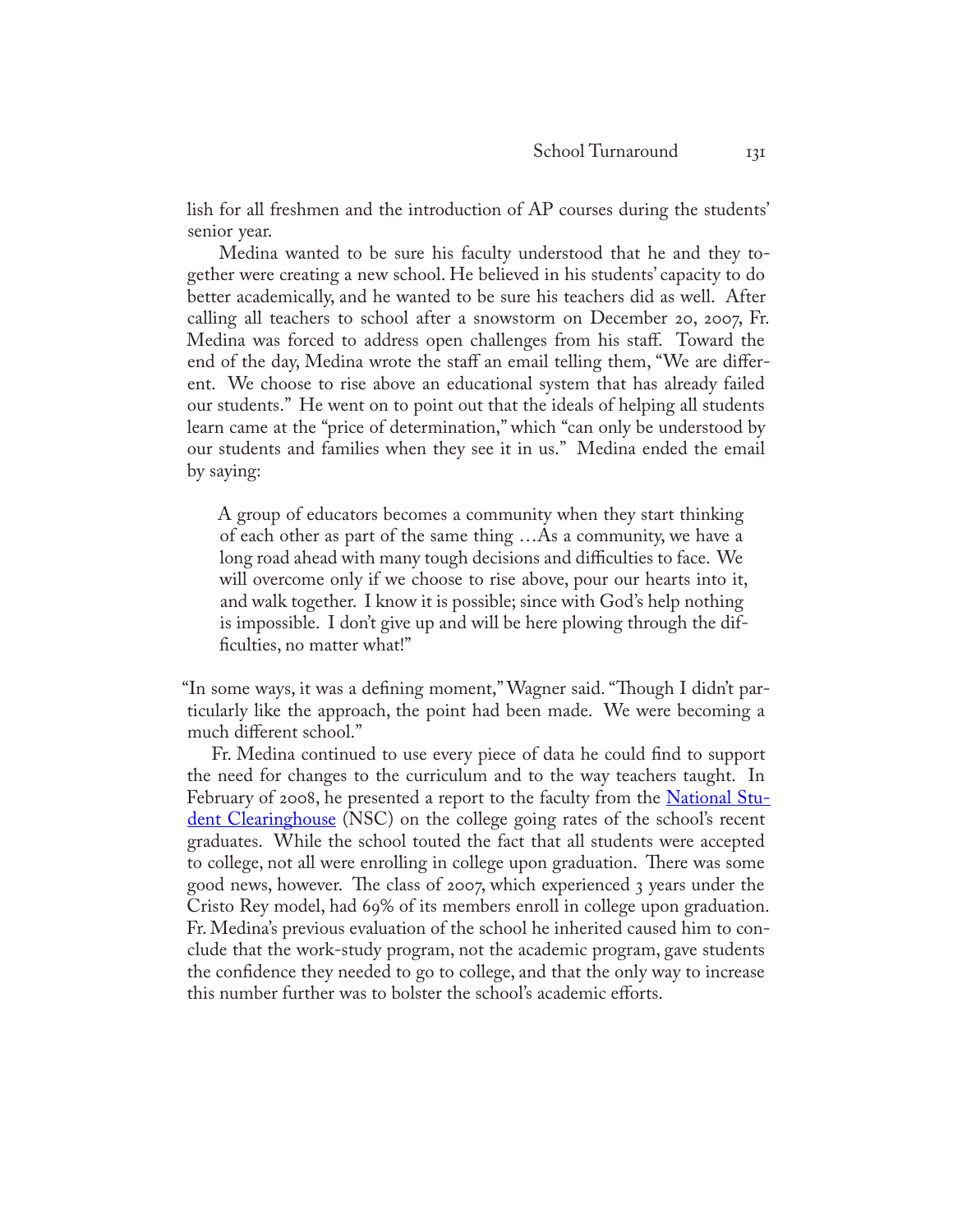Figure 1: Percentage of Cristo Rey Students Enrolled in College During the Fall Immediately following Graduation, 2003-2010





In February of 2008, Medina met with parents of freshmen and sophomores whom he had come to know in his first months at the school. He talked with them about the coming academic changes, explained the work the faculty was doing, and explained the need to lengthen the school day. They were in favor of the changes and did not object to the longer day. With the support of parents, Medina presented an outline of the school's academic plans to the Board of Trustees, which supported his efforts. These included double block classes (96 minutes per day) of math and language arts for all ninth graders and a proficiency program after school and during study halls to remediate skills students did not have when they entered the school; the introduction of college level work in the senior year through AP courses; extending the school day to 3:05 p.m.; and extending the school year by one week.

In the spring of 2008, as he was planning the 2008-2009 school year, he asked three faculty members to join him in the leadership of the academic program: Wagner (humanities); Crowley (math); and, Leanne D'Alessandro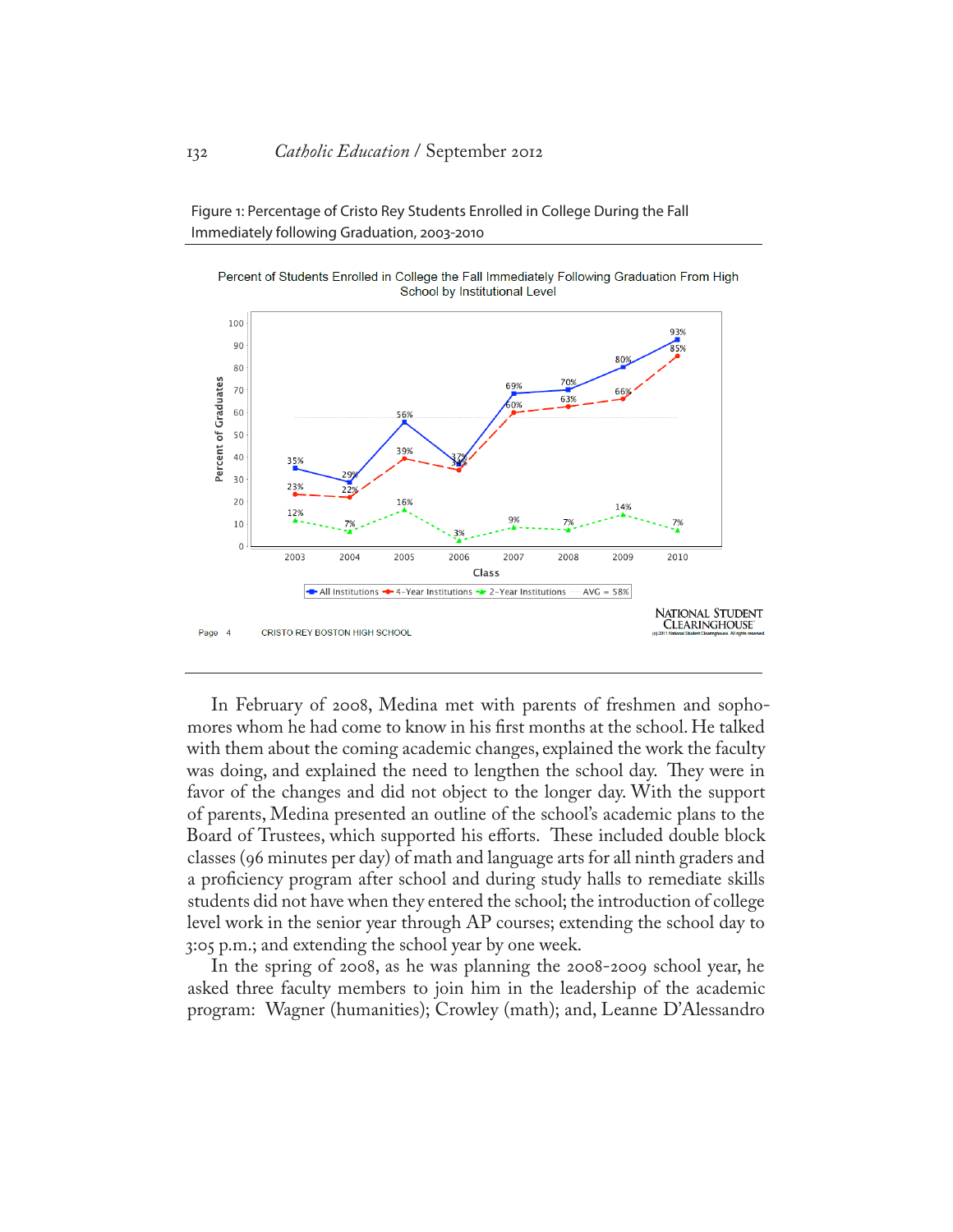(science). The three were junior to many of the teachers they were now leading. Crowley and Wagner remember that many faculty members were skeptical that Medina's plans would work, but most were excited that the school finally had an academic plan. By showing the faculty the ITED and NSC data, enlisting teachers to do research with him on other high-performing schools, and by knowing the strengths and weaknesses of his teachers, he was able to position the school for significant change. He did not ask teachers to step down, but he made it clear that the demands of teaching would become more intense. Under Fr. Medina's leadership, teachers were at the forefront of the turnaround efforts that would shape the school in the coming years.

## **Turnaround Stage 2: Maintaining Survival and Realizing Improvement, 2008-2012**

Wagner and Crowley spent part of the summer of 2008 designing common assessments for the algebra and English courses the incoming freshmen would take during the 2008-2009 school year. They also developed proficiency exams in math and English based on Massachusetts state standards to assess the skills students had to master by the end of eighth grade. Because they wanted to be sure students had the skills needed to do college preparatory work, Crowley, Wagner, and Fr. Medina decided that the passing grade for a proficiency test would be 90%. Students had the opportunity to take a different version of the exam every month until they passed, and remediation would be based on the weaknesses identified on the proficiency test.

The remediation plan evolved over the course of 2008-2009. In January of 2009, 4 months into the year, only 21 students had passed all three proficiency tests. In February, the school began an after-school remediation program designed to teach the skill deficiencies identified in the proficiency exams. All students who scored below 70% (about 60 at the time) were required to take 1 hour of remediation per week. The remediation program included general instruction, practice, and tutoring. Many students, however, still had trouble attaining the required score, often because they found difficulties in a specific area. By the spring of 2009, 45 students had not passed the three proficiency exams and were assigned an adult tutor or a peer tutor who had already passed the test. Tutoring took place before and after school. Eventually, every student had a tutor, and as a result 38 of the remaining 45 students passed the proficiency exam by the end of the year.

Increased classroom time made it possible for students to have a deeper un-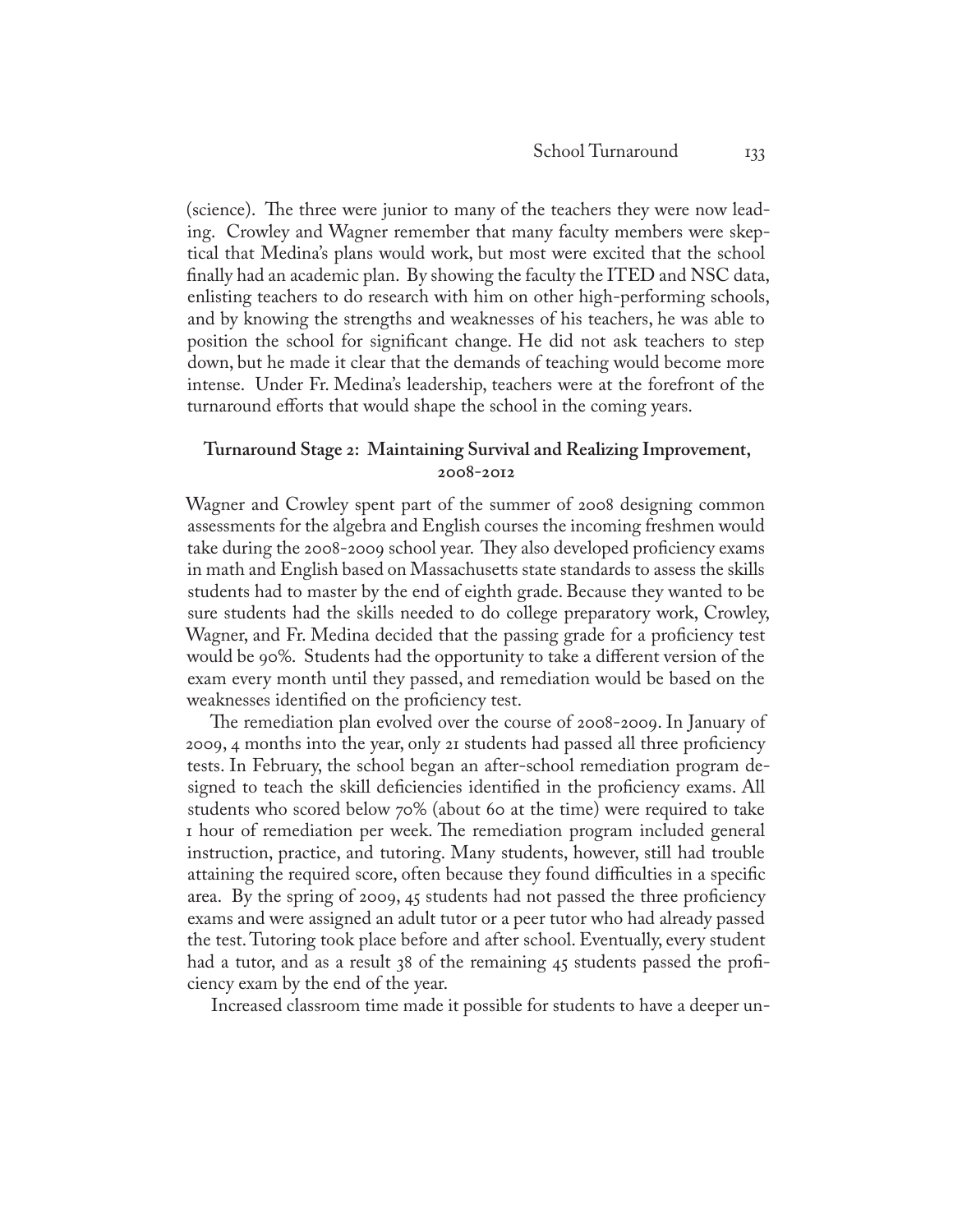derstanding of freshman math and English. By second semester, math teachers reported that ninth graders were more comfortable with problem solving activities than previous groups of first-year students. In English, every student participated in literature circles where they read a book with a small group of peers and conducted student-led discussions to uncover key plot and character developments as well as themes, tone, and literary elements. The goal was for students to build skills in independent learning.

In addition to the new freshman curriculum and remediation program, in 2008-2009 the school implemented many of the strategies from SpringBoard, a comprehensive program developed by the College Board to prepare students for AP courses. The SpringBoard curriculum and the professional development provided by SpringBoard trainers gave the faculty a wealth of teaching strategies geared toward developing critical thinking skills. Additional AP classes in studio art, macroeconomics, and U.S. government were created and by the 2009-2010 school year every senior had to take at least one AP class.

The freshman English and math teachers held weekly department meetings to discuss teaching, design lesson plans, and grade common assessments. In both departments, teachers graded one another's students to ensure consistency and fairness. The weekly meetings not only supported the implementation of the new initiatives but also provided a fertile ground for many conversations around assessment, teaching, and learning. "The weekly meetings were a significant change for us," said Crowley. "It standardized what teachers accepted as quality work and allowed organic discussions about which teaching techniques produced the best results."

Figure 2: Ninth Grade ITED Growth



Note: Student Growth on ITED as measured by Normative Curve Equivalent

Rather than wait until the fall of 2009 for the freshmen class to take the next ITED, ninth graders took the spring ITED and showed impressive gains (see Figure 2). Using the normative curve equivalent (NCE) as a measure of student growth, if all students were to make 1 year of progress, their NCE gain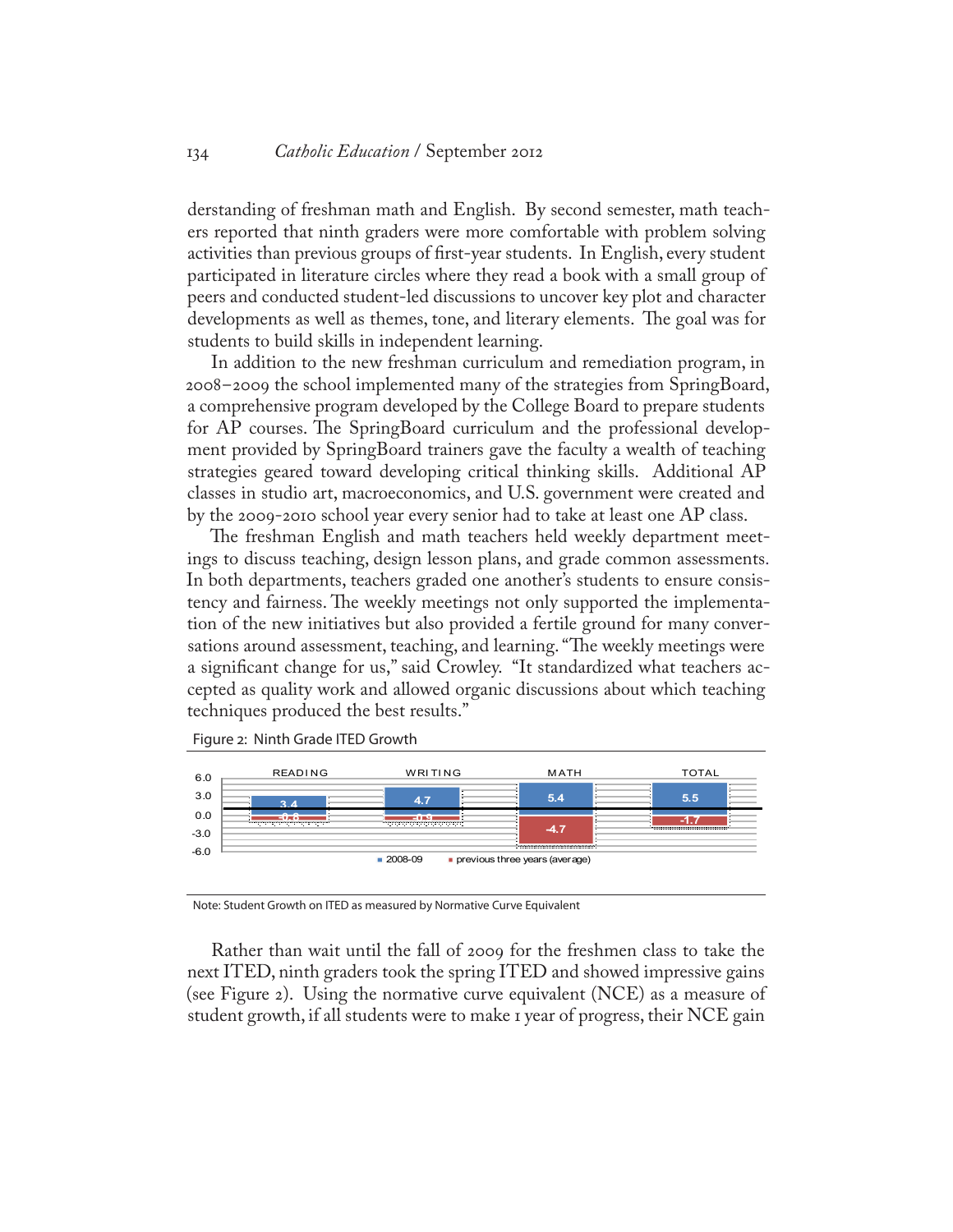would be zero. A comparison of the spring to the fall test results showed that ninth grade students posted substantial academic gains by the spring of 2009: 3.4 NCE in reading; 4.7 in writing; and 5.4 in math; and an overall academic gain of 5.5 NCE points in the core total. Students gained more than one academic level during the year, few students showed an academic loss, and several students showed academic gains of 25 points and above. When taking into account previous year's data, these academic gains were statistically significant.

## **A Financial Crisis and Structural Change**

In 2008-2009, the year North Cambridge Catholic High School launched its new academic program, the school had 282 students, well below the 400 student target set in the original feasibility study (Cristo Rey Network, 2011a). The national economy was in a tailspin, and the school struggled to find workstudy jobs. The school would run an operating deficit for the third consecutive year, and the board authorized the use of reserve funds to make ends meet. From 2007 to 2009, the school used more than  $\sin$  million in reserves to cover operating losses, reducing the school's once comfortable savings to approximately \$100,000.

The Board of Trustees, which enthusiastically supported Fr. Medina's effort to improve academics, struggled to get accurate information on the school's financial picture and consequently approved budgets with unrealistic revenue assumptions. Fr. Medina, alarmed by the school's economic condition, met with Tom O'Neill. In the fall of 2008, O'Neill called and asked me to take a look at the school and provide the board with a report.

I made a number of recommendations to stabilize the school financially, including the elimination of five positions. The school president wanted to wait, and the board, realizing that a change in leadership was needed immediately, asked me to take over as interim head of school in January of 2009. For the next 6 months, I continued my work at the national Cristo Rey office and oversaw North Cambridge Catholic High School. In April of 2009 the board asked me to be the school's president, and I accepted. At the same meeting, the board approved my plan to restructure the school, which resulted in a net loss of 10.25 positions, 25% of the staff I inherited 6 months earlier. I hired new leadership for the work-study and development departments and focused on finding work-study placements, which were critical to the school's operating needs. While we eliminated many positions, we remained committed to the academic turnaround.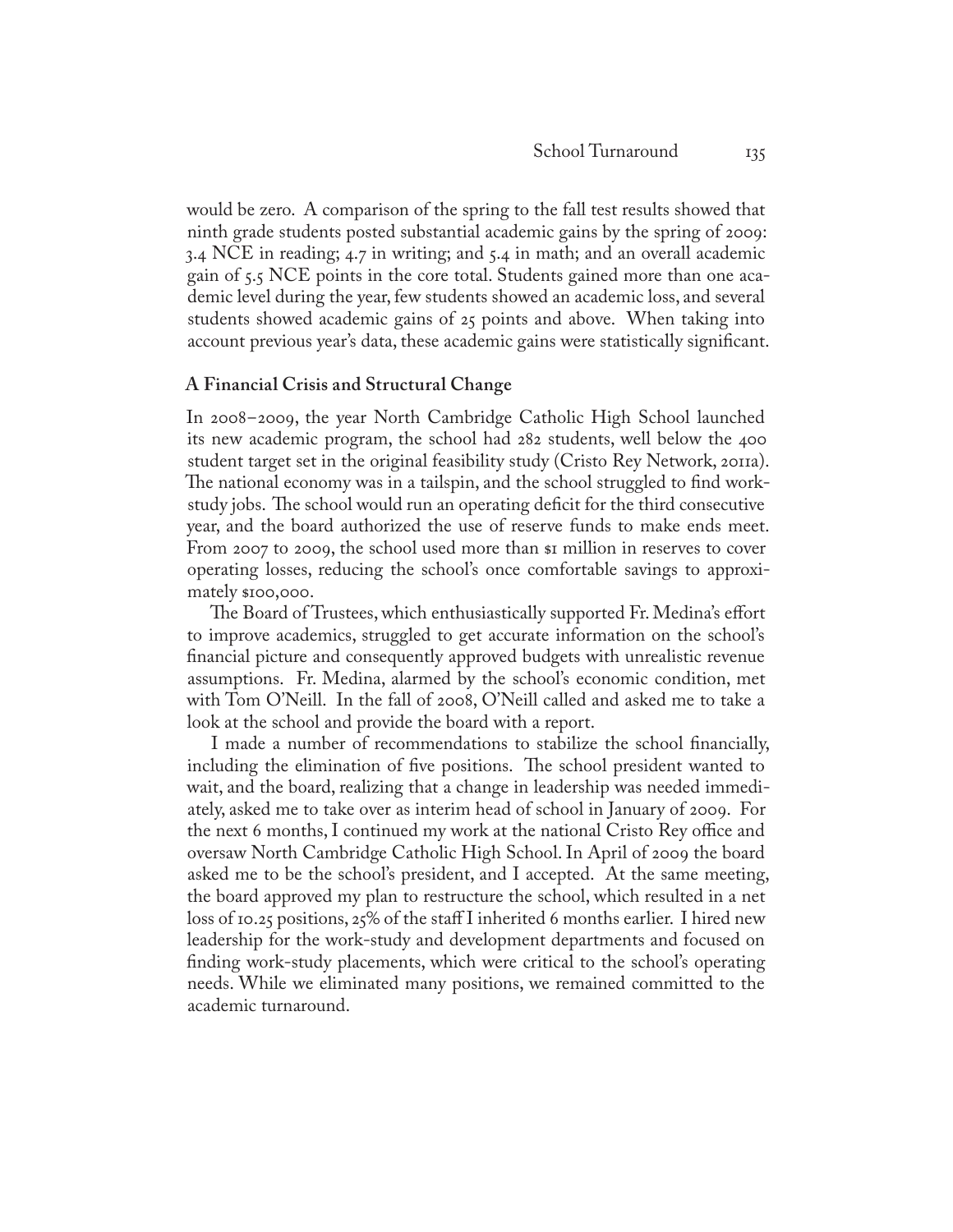| Department        | <b>Positions Fliminated</b>                                                                                                                                                         | Positions Added                                                | Net Loss |
|-------------------|-------------------------------------------------------------------------------------------------------------------------------------------------------------------------------------|----------------------------------------------------------------|----------|
| Development       | Development Director,<br>Sr. VP.<br>Executive Assistant.<br>Grant Writer (.5),<br>Leadership Society (.5)<br>(4.0)                                                                  | Director<br>(1)                                                | 3.0      |
| <b>Business</b>   | CFO<br>(1.0)                                                                                                                                                                        | <b>Financial Consul-</b><br>tant(.25)                          | .75      |
| Work Study        | Director,<br><b>Business Development</b><br>(2.0)                                                                                                                                   | <b>Business Develop-</b><br>ment (1), Director<br>(1)<br>(2.0) | $\Omega$ |
| School<br>Support | Nurse.<br>College Counselor,<br>School Counselor.<br>Volunteer Coordinator (.5),<br>Assistant Admissions (.5),<br>Maintenance (.5).<br>Associate Principal (reduced to .5)<br>(5.0) | Director of Coun-<br>seling and Well-<br>ness<br>(1.0)         | 4.0      |
| Faculty           | Three teaching positions<br>(2 math/language)<br>(3.0)                                                                                                                              | Part time Spanish<br>teacher<br>(.5)                           | 2.5      |
| Total             | 15.0 FTE positions eliminated                                                                                                                                                       | 4.75                                                           | 10.25    |

Table 3: North Cambridge Catholic Reorganization: January to June 2009

## **Continued Success through Transparency and Rebalancing Priorities**

While the school focused on improving the academic program, the workstudy program suffered significant job and revenue losses. Tom O'Neill and I invited Terry Gupta, the original leader of the work-study program, to help the school find work-study jobs. From January of 2009 through June of 2011 Gupta and O'Neill signed 69 new corporate employers. Our success proved that a Cristo Rey school could succeed in greater Boston, even in a difficult economy.

Since we were attempting a turnaround at the same time we were cutting positions, we realized we had to keep faculty and staff apprised of the changes being made. I made several presentations to all staff to explain in detail the school's fiscal situation, and we benchmarked the school's fund-raising and job procurement performance to other Cristo Rey Network schools. I established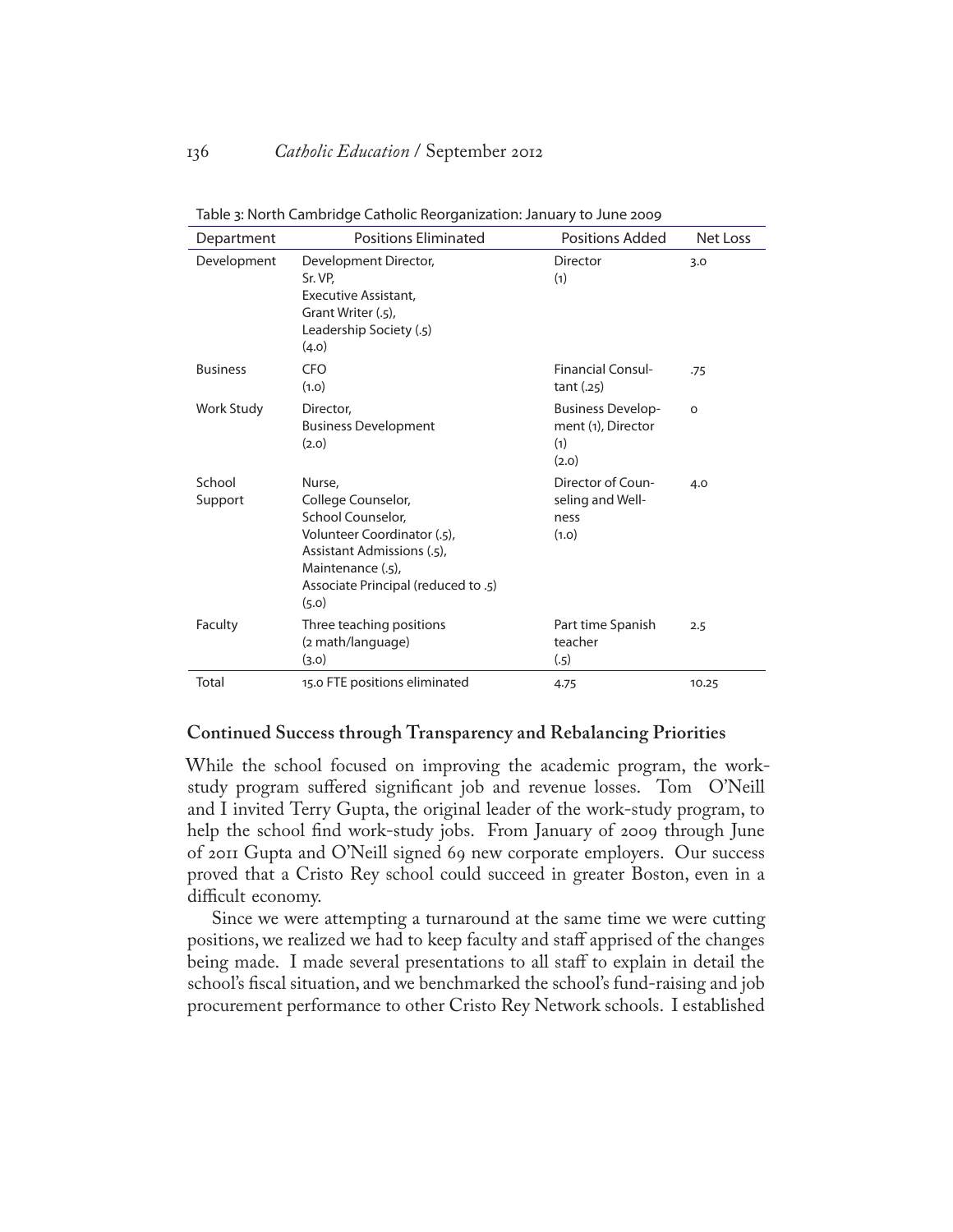the practice of distributing a monthly **dashboard** to faculty, staff, and board members detailing the school's progress on academic, work-study, development, financial, and other goals. The practice continues to this day.

During the 2009-2010 school year, we made changes to the work-study training program, worked relentlessly to develop relationships with supervisors and other contacts at corporate partners, and saw a 20% gain in revenue from the corporate work-study program. By the 2011-2012 school year, Cristo Rey Boston High School generated \$1.9 million in revenue from the work-study program, a 74% increase from 2008-2009. The school increased its annual development revenue for operations and in June of 2012 celebrated 3 consecutive years of modest surpluses, news that gave confidence to trustees and benefactors.

Changes took place in other areas of the school as well. For the first time, all staff received written evaluations, a new, more personalized admissions process developed by Fr. Medina was instituted, the college and personal counseling programs were revamped, Graduate School of Social Work interns from Boston College helped do twice yearly mental health check-ins with all students, and the school began a volunteer program in which recent college graduates lived in a former rectory, received a small stipend, and gave a year of service to the school.

I focused on ensuring that the school adhered closely to the Cristo Rey mission, particularly to the goal of serving the lowest-income students we could find. The average family income of the incoming ninth graders would drop from \$41,882 during 2008-2009 (Cristo Rey Network, 2008) to \$26,013 in 2011-12, the lowest in the Cristo Rey Network (Cristo Rey Network, 2011a). In the fall of 2011, 82% of our incoming students qualified for the federal free/ reduced lunch program.

#### **The Move to Boston**

The most significant change was the school's move to a new location across the street from a subway stop in Dorchester, the largest section of the city of Boston. We had outgrown our building in Cambridge, and with more than 70% of our students from the city of Boston, we needed to be closer to the students and families we were serving.

By September 2010 we completed a \$1.5 million renovation of a former Catholic elementary school with revenue from the sale of the Cambridge site, donated labor and materials, and funds raised from foundations and individu-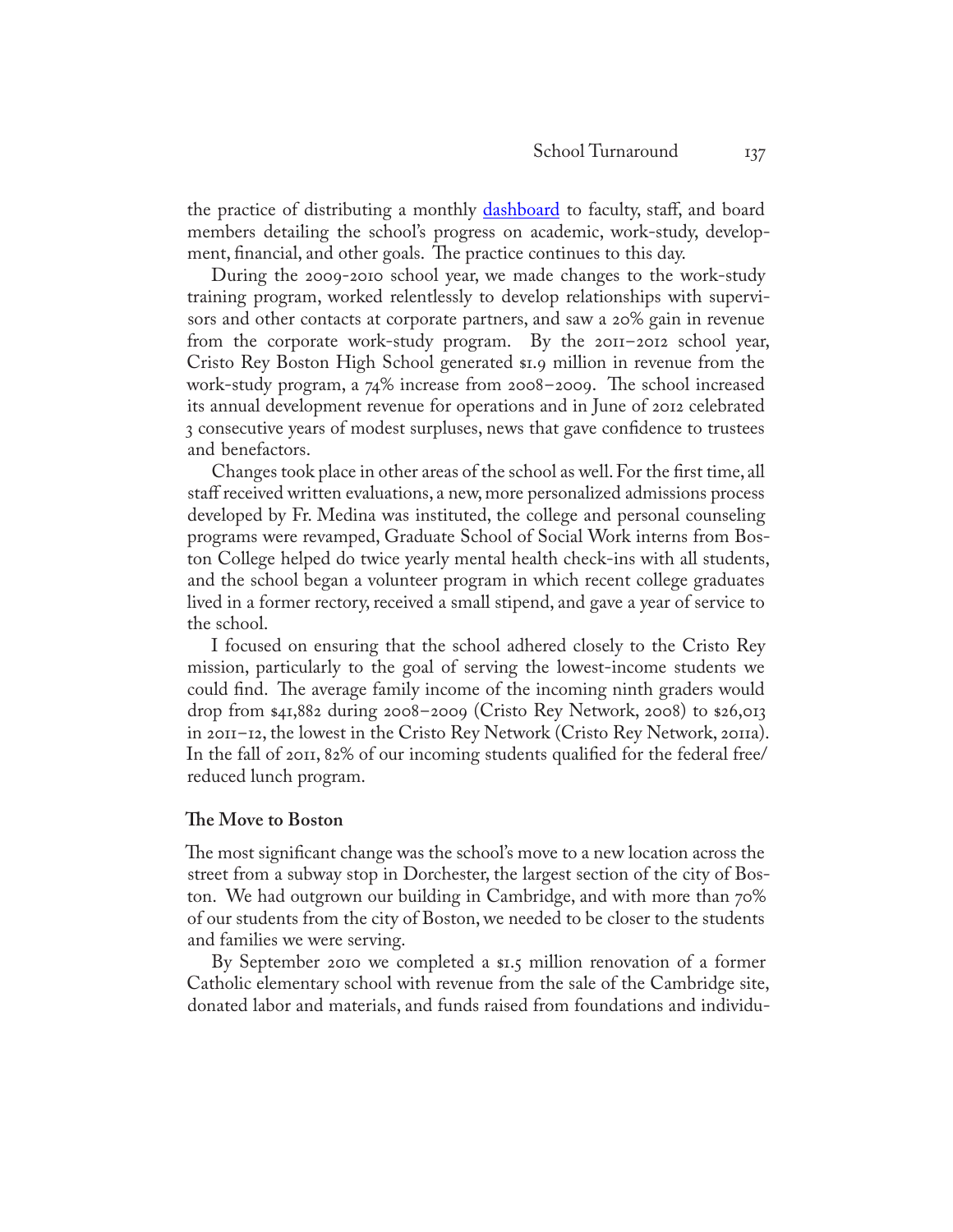#### 138 *Catholic Education* / September 2012

als. A force of 576 volunteers packed and unpacked books and materials from the old school, patched and painted all 20 classrooms, installed white boards, painted hallways, refinished woodwork, and assisted with landscaping.

The school was renamed Cristo Rey Boston High School, the national logo was adopted as the school's logo, and a new mission statement calling for the school to educate young men and women of "faith, purpose and service" was drafted. By the start of the 2011-2012 school year, the entire management team, except Fr. Medina and me, was new, and only a handful of staff had taught or worked in the former North Cambridge Catholic High School.

#### **Fostering Teacher Effectiveness**

Fr. Medina, Crowley, and Wagner continued their effort to improve instruction at a time when education policy shifted toward research suggesting that teachers are the most important school-level factor in student achievement (Clotfelter, Ladd, & Vigdor, 2007; Gordon, Kane, & Staiger, 2006). In December of 2009, Wagner and Fr. Medina attended a training sponsored by [Uncommon Schools](http://www.uncommonschools.org) in Albany, New York to learn new faculty professional development methods. During the 2010-2011 school year, the leadership team focused its efforts on improving pedagogy, including the quality of assessments and assignments, and the pacing of classroom activities. The school added more doubleblock courses, continued to require all seniors to take at least one AP course, and installed Smart Boards in all classrooms. Crowley and Wagner also met individually with each teacher in their department to review curriculum and teaching strategies. The faculty professional development program included the following:

- Twice-monthly, 2-hour faculty meetings in which teachers analyzed the effectiveness of methods learned from Uncommon Schools and Spring-Board trainings.
- Two daylong professional development sessions during the year and three daylong sessions at the end of the school year to analyze midterm and final exams.
- A weekly memorandum with teaching insights provided electronically by the principal.
- Informal and formal unscheduled observations, as suggested by Kim Marshall, a highly regarded former Boston school principal who edits a weekly [newsletter](http://www.marshallmemo.com/about.php) on best practices in education. The observations were done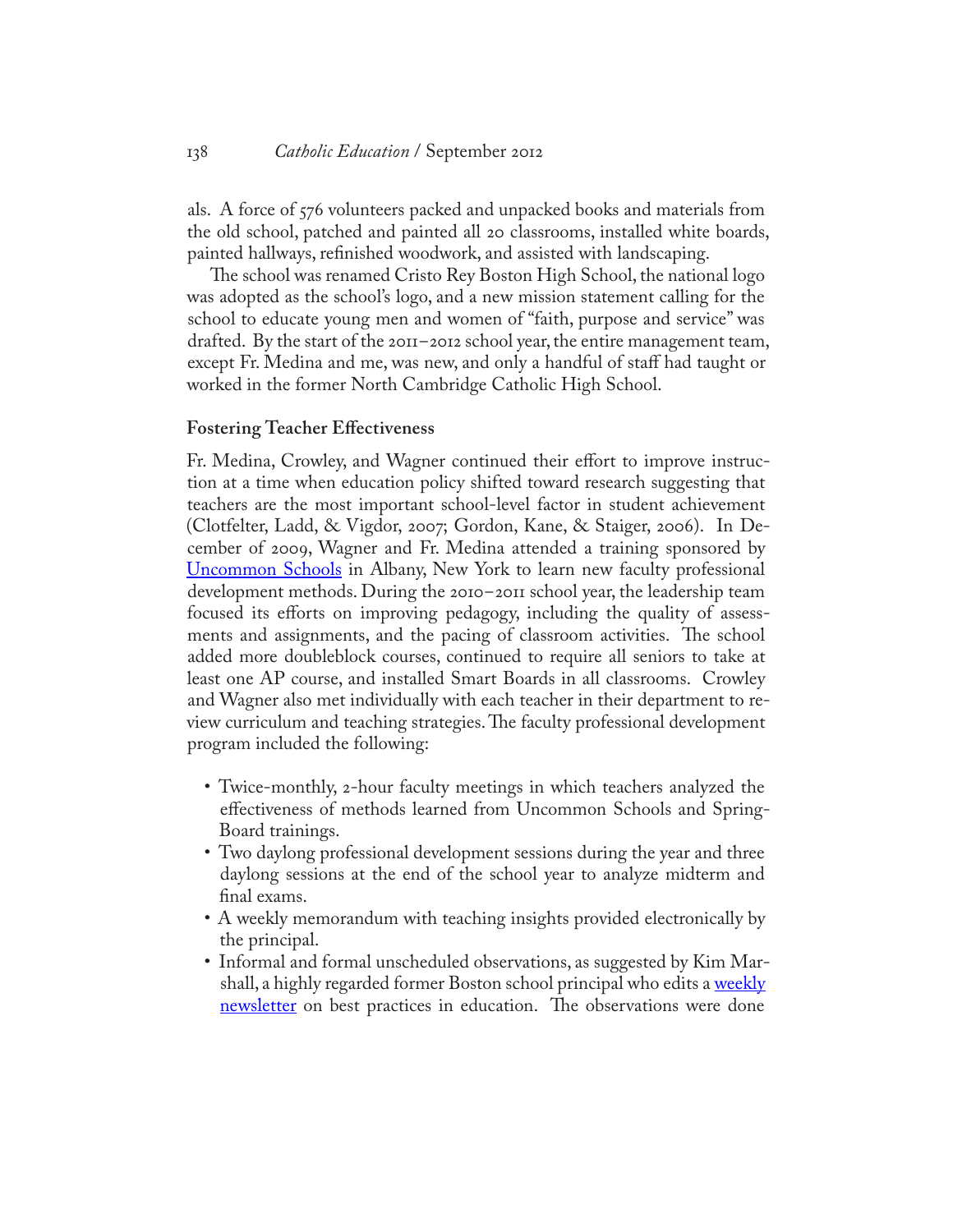regularly by department heads and the school principal.

• Coaching of all teachers by department heads trained in the Springboard program.

Additionally, the faculty began an audit system that encouraged teachers to visit other classrooms to view the teaching techniques of their colleagues. Visiting teachers provided one positive and one critical comment on the class they observed, noted the use of classroom management skills learned in the professional development trainings, and reported these comments to the observed teacher and designated department heads.

Wagner and Crowley had been coordinating the freshman remediation program, but the burdens of running the after-school program, coaching new teachers, writing curriculum, and helping to manage professional development took their toll. In 2010-2011, we hired a full-time director of academic support, who oversaw the remediation process, recruited and trained tutors, and coordinated individualized education plans (IEPs) for students. In the spring of 2011, Wagner was appointed dean of curriculum and Crowley became dean of instruction and student life. Each would teach one class and be tasked with improving the quality of instruction throughout the school.

During 2011-2012, Crowley and Wagner developed specific intervention plans for teachers who struggled, and they began work on a 2-year project to develop a written sequence aligned with PSAT/SAT data and the new [Com](http://www.corestandards.org/)[mon Core Standards.](http://www.corestandards.org/) In addition, Crowley took responsibility for drafting a document outlining what excellent teaching looks like at Cristo Rey Boston High School. The principal and deans observed teachers and gave feedback to each one 14-16 times per year. A system in which each teacher is evaluated twice per year in a process that involves self-assessment and an assessment by the principal and deans was implemented. The goal of the observation and evaluation system was to create a culture of ongoing reflection and continual learning.

#### **Turnaround Stage 3: Continuous Improvement**

During the 2011-2012 school year, Cristo Rey Boston High School had a population of 311 students, 49% of whom were Latino, 44% African American, with an average family income of \$26,013 and household size of 3.7 (Cristo Rey Network, 2011a). The class of 2012 experienced 4 years of the new academic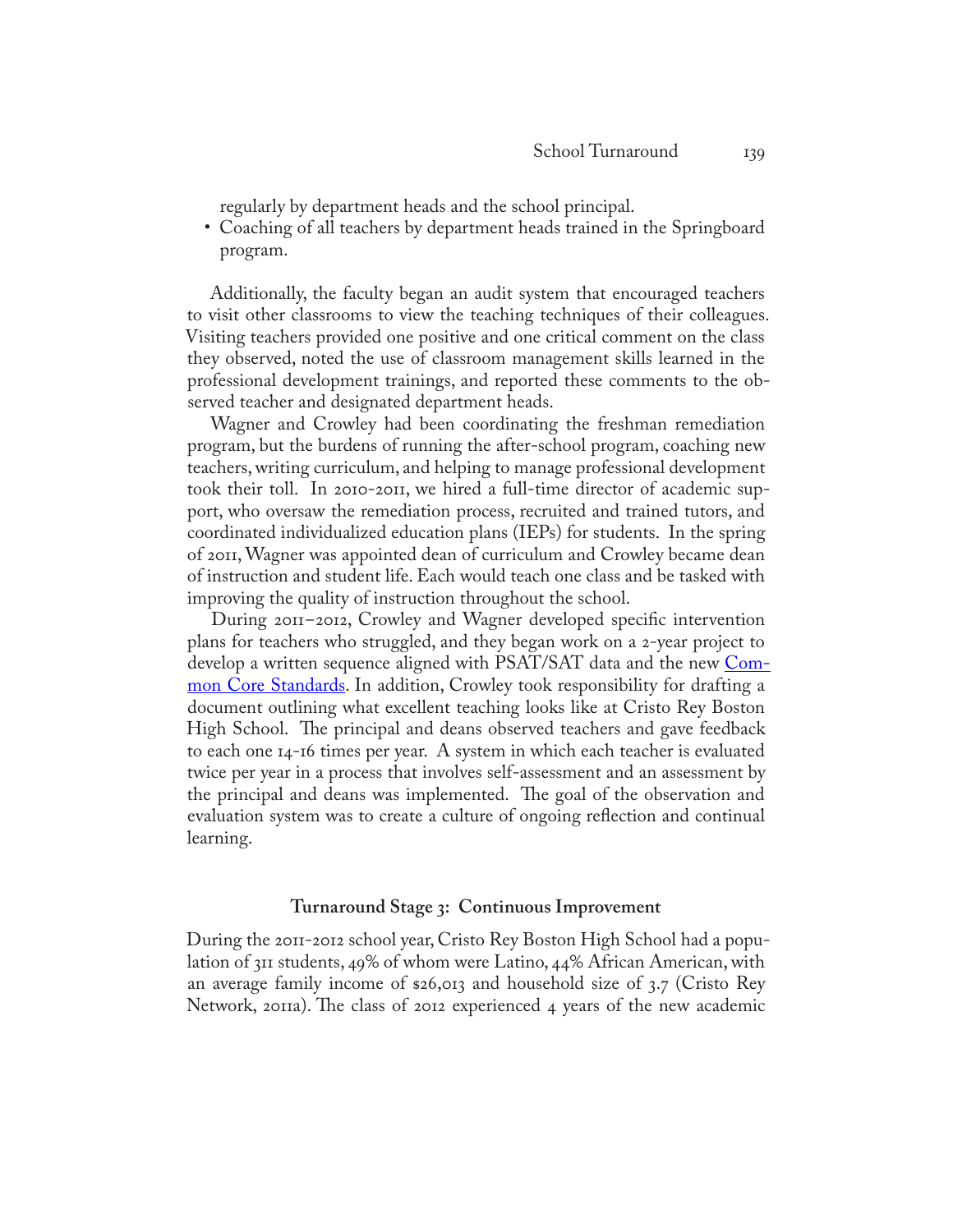program and made substantial improvements.

An analysis of PSAT composite scores from sophomore year showed that the graduating classes of 2009, 2010, and 2011 scored at or below the national average for Black and Latino students of 1092. When comparing the last 3 nonproficiency years to the first 2 years of students to undergo the new ninth grade program (classes of 2012 and 2013), the latter increased the average composite by 8% (see Figure 3). The drastic and consistent increase over 2 years was evidence that the new freshman program was working. After 1 year in Cristo Rey Boston's freshman academic program, students who entered high school below grade level were able to beat the national average for Black and Latino students.

We required all of our seniors to take SAT tests, something only seen in Boston's elite high schools. From 2009 to 2011, our average SAT scores were below the national average of Latino and African-American students. In the fall of 2011, however, our senior class, the first group to undergo the new curriculum, scored 80 points above the national average for students of color (see Figure 4). The improved scores confirmed that what we had been doing for the past 4 years was working. In addition, for the third straight year, every senior was accepted to one or more 4-year colleges. Of the class of 2011, only three students did not enroll in a 4-year college upon graduation. One went to a 2-year community college, and two joined the military.

#### **Looking Forward**

We are still very much a school in a turnaround. Our biggest challenge has been that only slightly more than half of the students who start with us as freshmen will graduate 4 years later. Each student who leaves our high school is counseled into another school, and it is rare for a student who leaves our school to drop out of high school altogether. We are not satisfied, however.

The challenge we face is similar to other Cristo Rey schools. Of the entering ninth graders of the class of 2011, 53% remained at our school through graduation, and nationally 52% of ninth graders graduated from a Cristo Rey school 4 years later (Cristo Rey Network, 2011a). The majority of students who leave Cristo Rey Boston and the other Cristo Rey schools do so because of academic reasons.

To become a successful turnaround, we need to retain more students, which requires us to do a better job of responding to the needs of our lowest-per-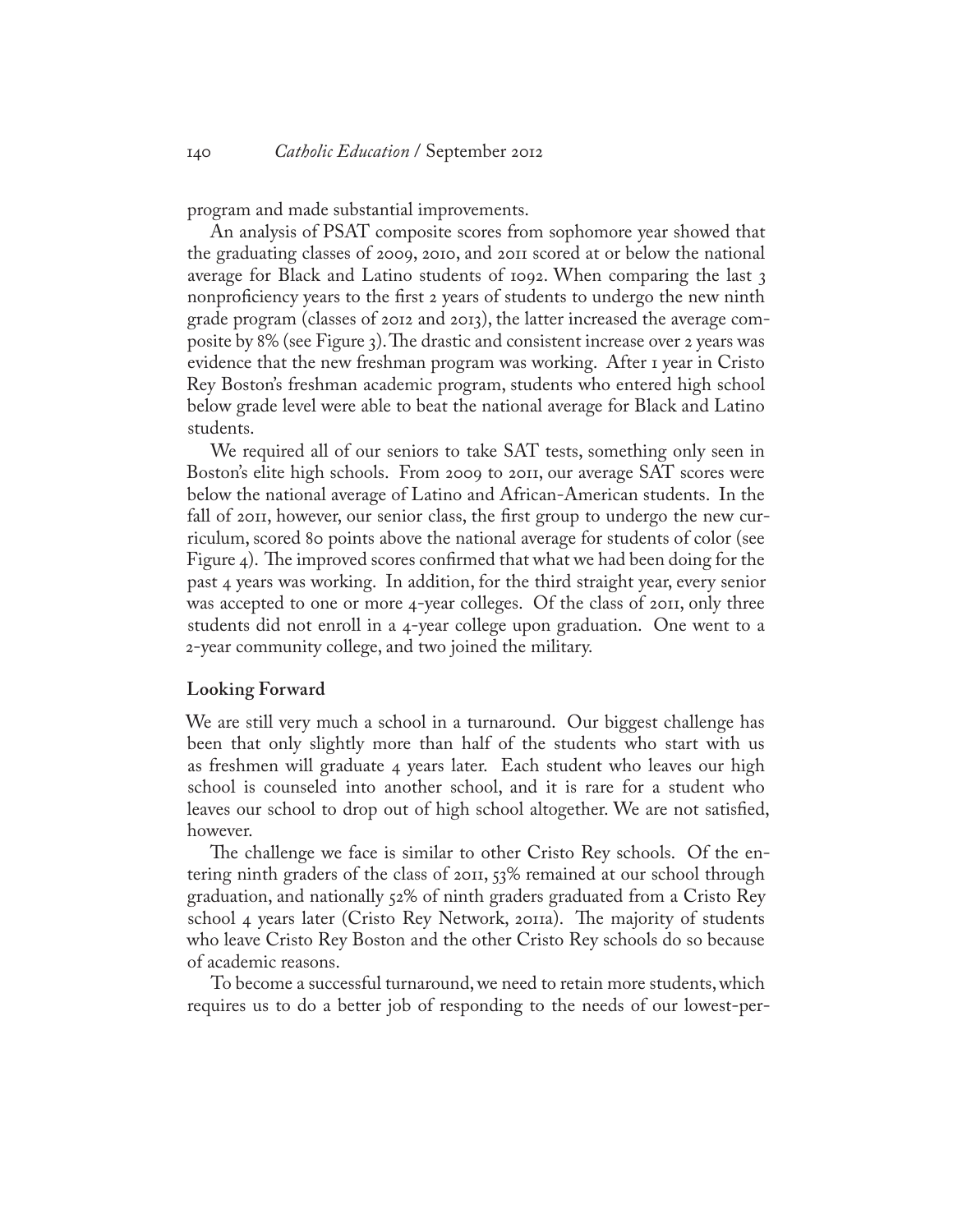

Figure 3: PSAT Composite Scores

Figure 4: SAT scores of Cristo Rey Boston High School, Classes of 2008 through 2012



Note: Dark blue = Cristo Rey Boston scores; Light Blue = average SAT scores of Black and Latino students; Medium Blue = average SAT score nationwide and is essentially the achievement gap between students of color and white students.

forming students. "Rapid Achievement Gain Schools," defined by the Massachusetts Department of Elementary and Secondary Education for their ability to close the achievement gap more quickly than other schools, have a "well-orchestrated system of ongoing data collection and analysis that informs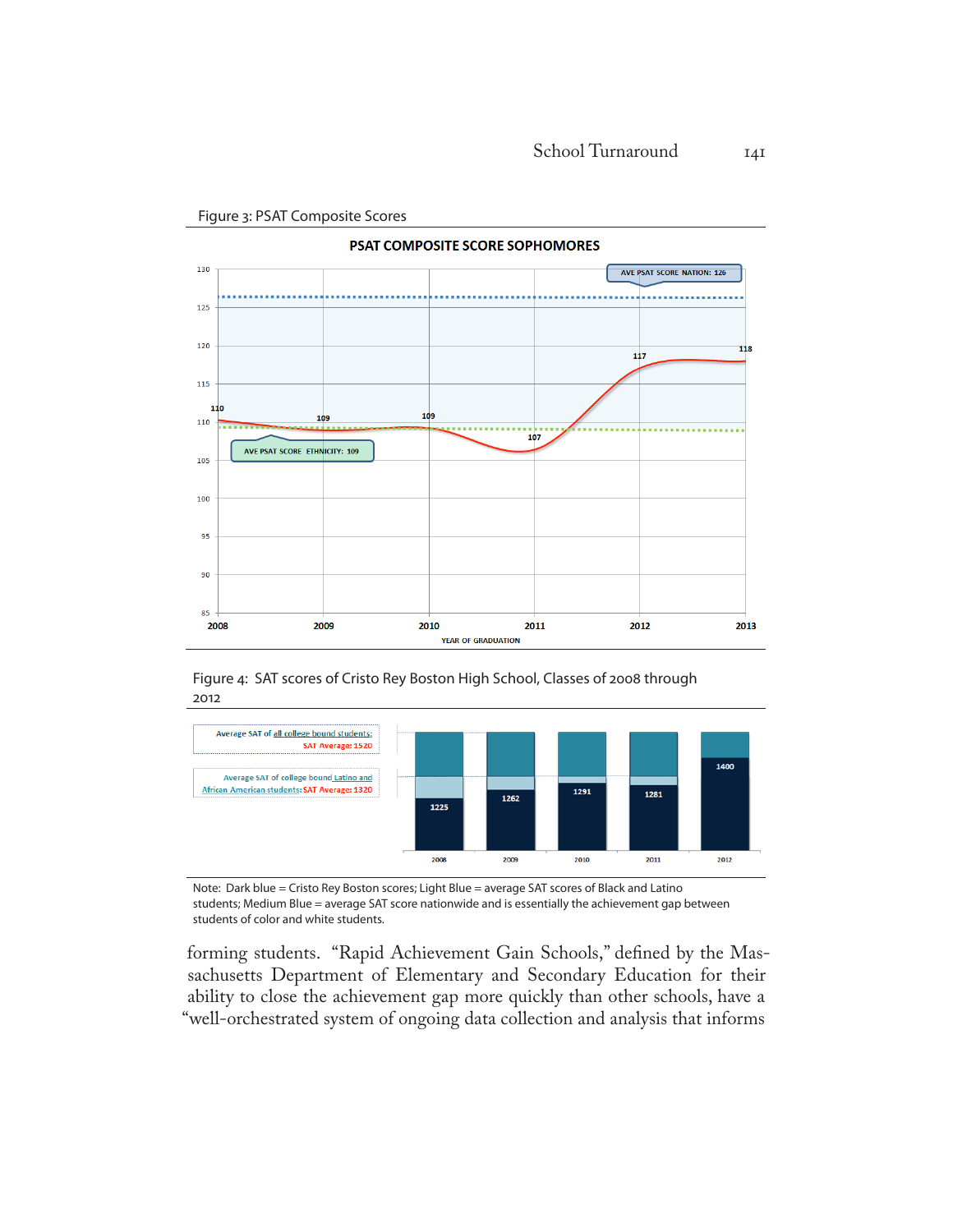a continuously responsive and adaptive system of tiered instruction directly attentive to students' specific academic needs" (Institute for Strategic Leadership and Learning, 2012, p. 10). Our goal in 2012-2013 is to build on our proficiency program by implementing a new reading program for ninth grade students. Our teachers will undergo a training program in literacy as well, and over time we will add more staff to serve students with learning differences.

We remain excited about partnering with other high-performing schools to learn and improve. In 2012-2013, our teachers will work with faculty from Boston Collegiate Charter School and a nearby public school, the Burke High School, to align our curriculum with the new common core state standards. Our goal is to be the very best school in Boston for students who, upon entering high school, are reading and doing math one to two grades below level. We want to prepare every one of these students to enter and graduate from college.

#### **Putting the Cristo Rey Boston Turnaround in Context**

Cristo Rey Boston High School's turnaround was not driven by a standardized test requirement, state regulations, or the potential loss of state or federal funding. No one came from the outside and mandated a turnaround. The Cristo Rey Boston turnaround was about fulfilling a mission deeply embedded in the school community, rather than an effor by outsiders with a lofty but detached vision. Change came because the principal and eventually the faculty came to a better understanding of the effective practices associated with successful schools. The Cristo Rey Boston turnaround meant taking on a proud culture not open to looking honestly and critically at data.

A 2010 report from the Century Foundation suggests that school turnarounds require a change in the parent and student mix at the school (Kahlenberg, 2010). Their researchers argue for the creation of schools that have middle- and lower-income students. Cristo Rey Boston High School, which now serves more low-income students than it did previously, is a compelling challenge to that assumption.

A critical difference from other turnaround efforts is that because change was not mandated from an outside group, Cristo Rey's turnaround felt organic and bottom-up to faculty and staff, a feeling that is integral to any improvement effort designed to last, including one mandated from an outside agent. Teacher leaders, including Wagner and Crowley, were eager for a new direction. The arrival of the Cristo Rey program to their school made change possible. Medina, who kept his distance and avoided long dialogues with faculty who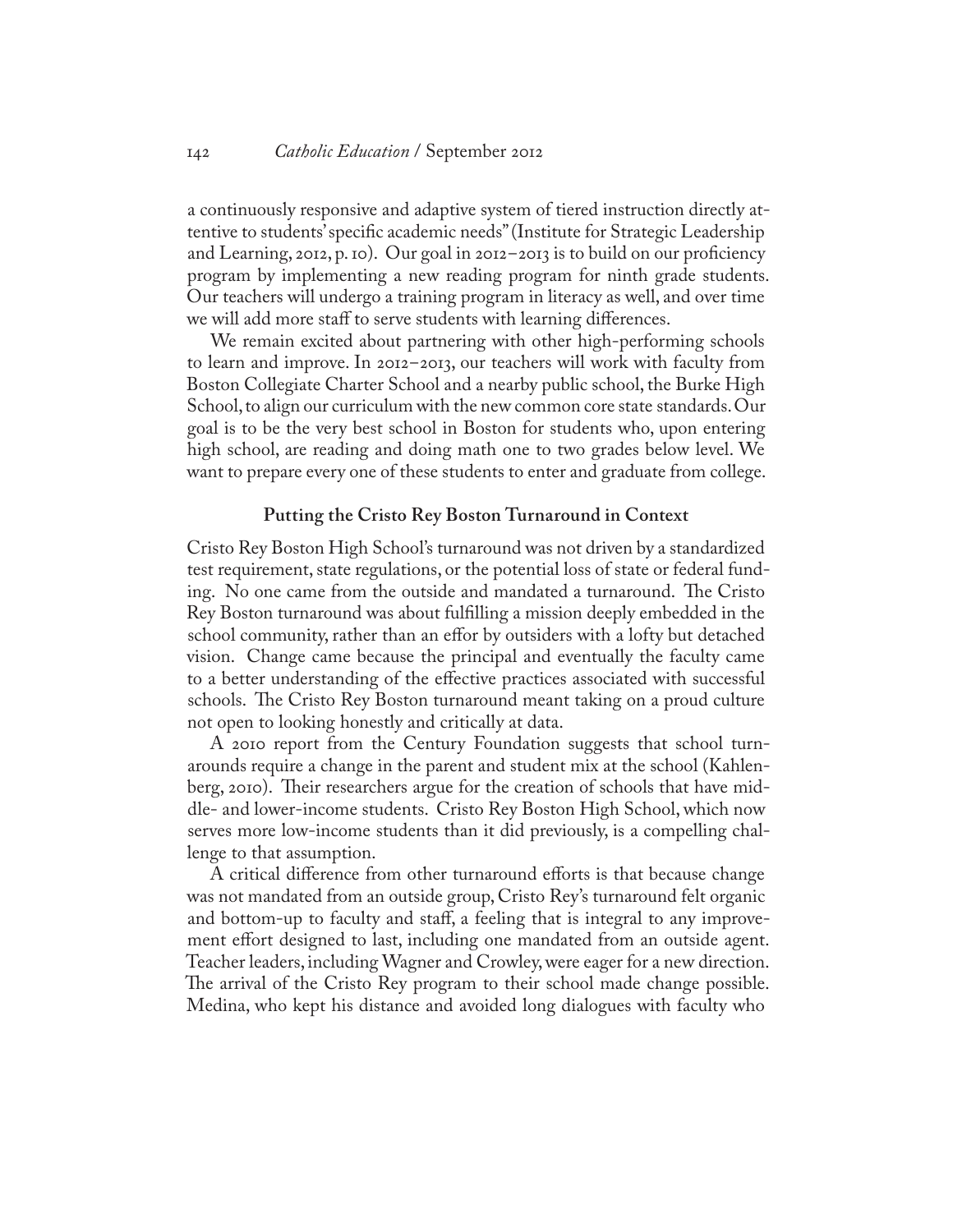were skeptical of the changes being made, had a style that was well received by those who wanted change. "Jose has a knack for making students and teachers feel they've decided to make a change that in fact he had planned long before," explained Wagner.

## **Considerations for School Leaders Attempting a Turnaround**

The Cristo Rey Boston experience teaches several lessons to school leaders attempting a turnaround.

**Critical analysis of practice.** Like any successful turnaround, the leadership of Cristo Rey Boston focused on student outcomes. Leaders of a school attempting a turnaround must take a hard and honest look at what various assessment data say about teaching and learning in the school. Faculty and staff need the freedom to question what they do, ask honestly whether the school is adding value to its students, and acknowledge that changes are needed in what and how they teach.

**Commitment and accountability.** Everyone in the school's leadership must commit to change and understand the work it entails. Getting teachers to change what and how they teach is a daunting task that can overwhelm any well-meaning leader. The board and superintendent or president must provide the principal and faculty the support they need to initiate changes. "It took moral courage to realize we weren't delivering on our promises, face the facts honestly and openly, and commit to change," said Wagner. "This is where Jeff's and Jose's leadership is important. Without them, we would have done what many schools have done, which is hide from reality until they quietly close."

**Continued innovation and risk taking.** For a turnaround to work, leaders must be willing to change often in order to meet the needs of their students. An advantage to the Cristo Rey Boston turnaround was that faculty felt empowered to innovate. The principal and his teachers looked for ways to improve and to help their students learn more. They were not bound by mandates from the central office of a school district or charter management organization. They were empowered to try new ways to teach students and to modify their approach as they moved along.

**Identify and engage key leaders.** It is important for the school leader to identify allies in the effort to implement change and to identify early who is or who is not on board with the changes. Medina, Wagner, and Crowley worked hard, explained to teachers what change would entail, and set a standard for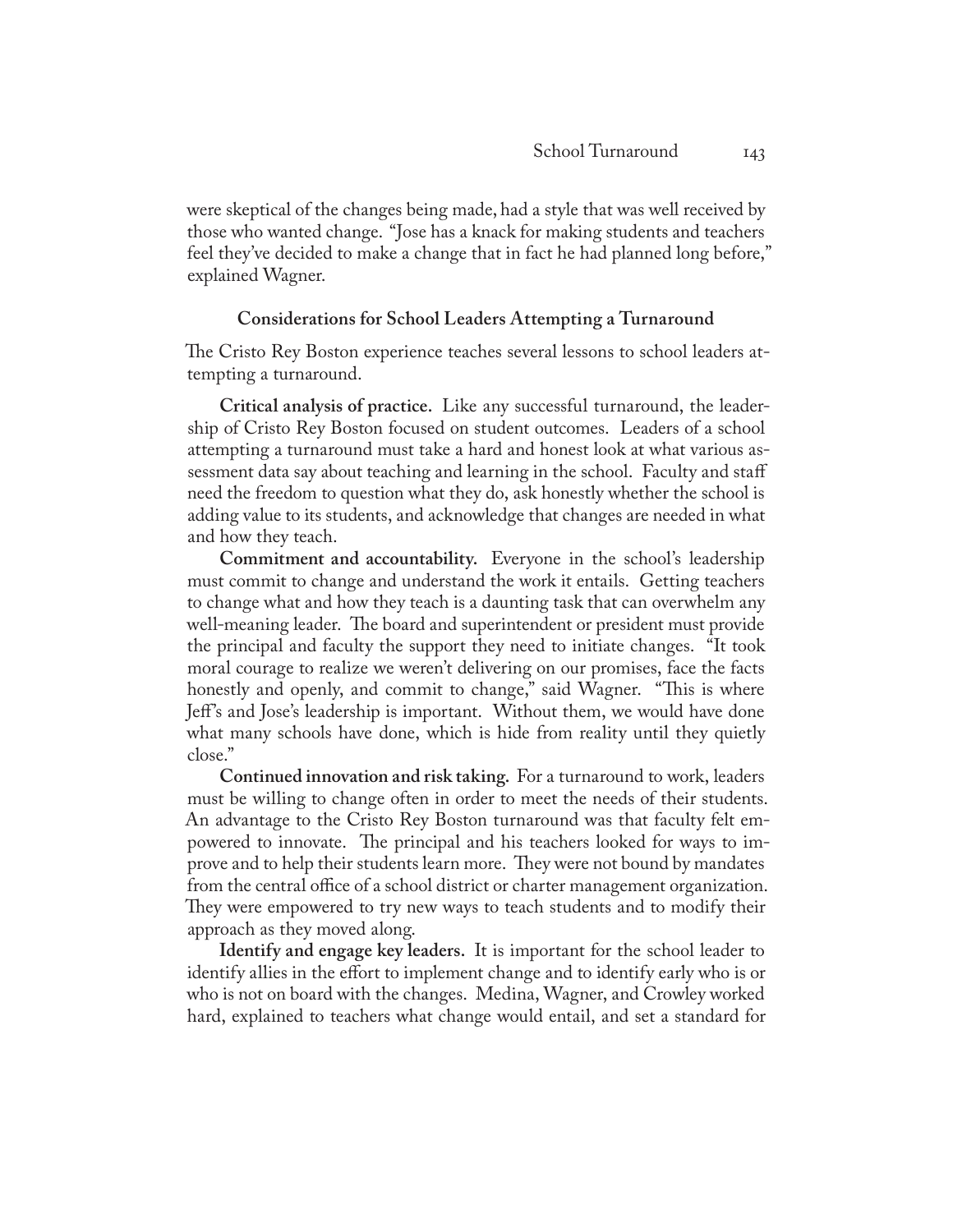teacher performance that others could emulate. "The most successful process results in people leaving of their own free will when they discover how much work it takes to avoid implementing the new programs," explained Wagner. "Clever leaders find ways to make staying and resisting less appealing than leaving."

**Establish credibility.** It is critical for school leaders to establish credibility and good faith when attempting a turnaround. The most difficult part of a turnaround is balancing a clean break with the past and honoring both the past and the present. Cristo Rey Boston's faculty did not give up on the sophomores, juniors, and seniors they were teaching in 2008-09, even though their focus was on a new ninth grade curriculum. "We were committed to getting our students to the right colleges, to teaching them as well as we could," said Medina. "We didn't say we're helping the freshmen and forgetting about the rest of the student body."

"When schools fail to properly value those in front of them because the future is the greater priority, it becomes very difficult to shed the negativity and resentment that result," said Wagner. "It would have been great if our turnaround had happened when we converted, but there is also some advantage to having two stages of change (one in 2004 and the next in 2007) because we never abandoned ourselves to the future at the expense of the past."

**Foster buy-in across the entire school community.** Successful turnarounds must draw upon the skills and knowledge of a dedicated and engaged staff. "Buy-in is important," explained Crowley. "We all felt like we had a part in the changes. We were not making changes because we were told to."

**Leverage resources.** School leaders have multiple sources of resources and support when making change. Cristo Rey Boston's educators visited high-performing charter schools, asked College Board for guidance, and sought help from other successful educators. There are educators who have been successful at making changes in schools, and they are excellent resources.

**The right leadership.** The Cristo Rey Boston turnaround was driven by Fr. Medina and two teachers who were energized by the vision he had for the school. They believed in their students' ability to achieve at higher levels and were able to convince their colleagues to work for this vision.

## **Conclusion**

The underlying inspiration for the turnaround of Cristo Rey Boston High School was a moral one: School leaders knew their students deserved some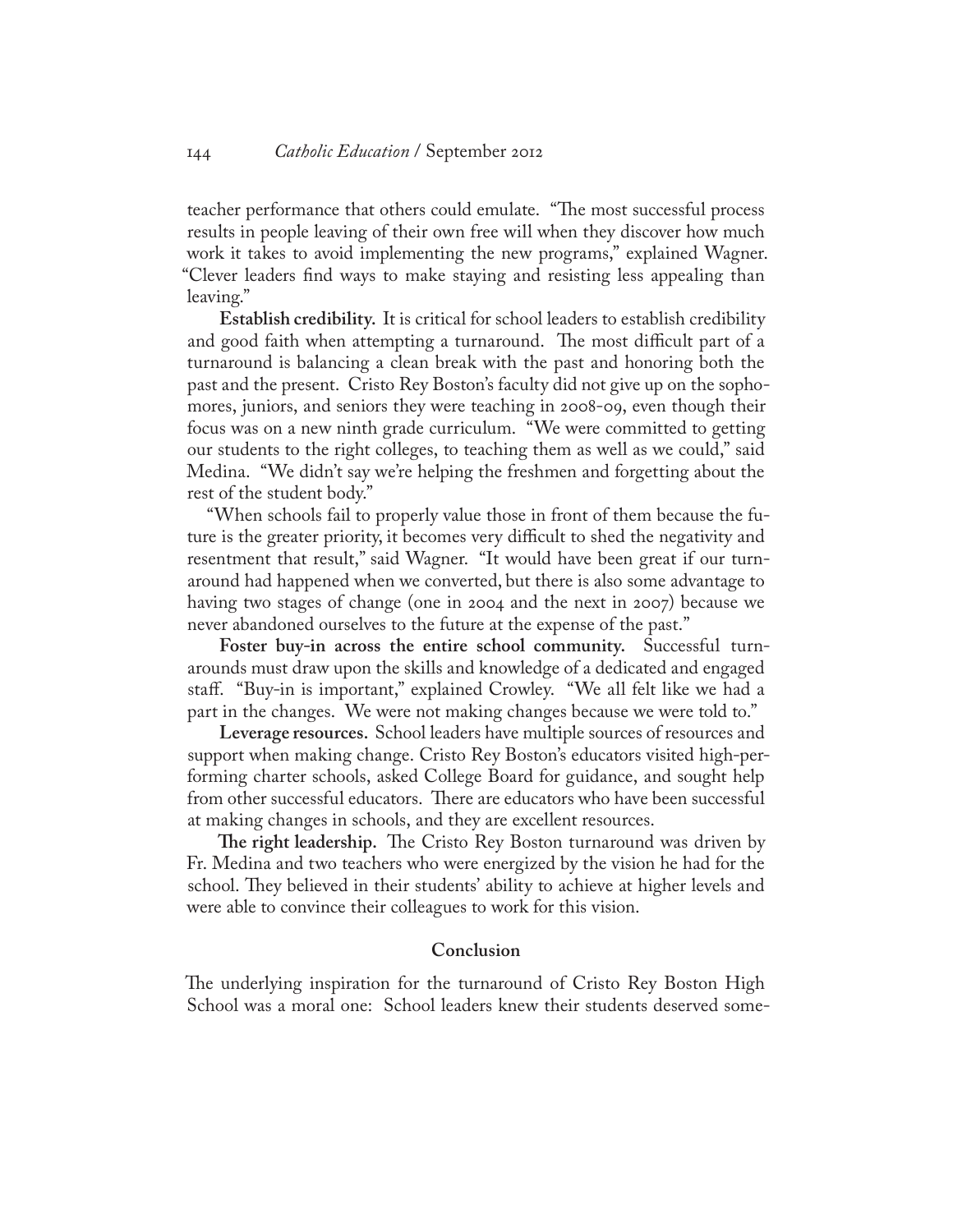thing better than what they were receiving in the classroom. The task was never to save a school or improve a public image or meet state standards. The turnaround happened because school leaders decided to deliver the education they joined the school to provide in the first place. Cristo Rey Boston High School's transformation can be a model for schools determined to better serve their students. Change will take moral courage, but there are educators across the country, who, if supported, can take similar steps to those taken by a group of leaders in Boston who dramatically changed their school.

## **References**

- Calkins, A., Guenther, W., Belfiore, G., & Lash, D. (2007). *Turnaround challenge: Why America's best opportunity to dramatically improve student achievement lies in our worstperforming schools.* Boston, MA: Mass Insight Education & Research Institute.
- Clotfelter, C.T., Ladd, H.F., & Vigdor, J.L. (March 2007). How and why do teacher credentials matter for student achievement. (Working Paper 2). Washington, DC: National Center for Analysis of Longitudinal Data in Education Research. Retrieved from http://www.caldercenter.org/PDF/1001058 Teacher Credentials.pdf.
- Cristo Rey Network. (2012). *Mission Effectiveness Standards*. Chicago, IL: Author. Retrieved from [http://www.cristoreynetwork.org/page.cfm?p=368.](http://www.cristoreynetwork.org/page.cfm?p=368)
- Cristo Rey Network. (2008). *2008-09 Statistical Directory*. Chicago, IL: Author.
- Cristo Rey Network. (2011a). *Annual Data Report: Fall 2011.* Chicago, IL: Author.
- Cristo Rey Network. (2011b). *The Cristo Rey Network: An Historical Profile.* Chicago, IL: Author.
- Duke, D.L. (2008). Diagnosing school decline. *Phi Delta Kappan,* 89(9), pp. 667-671.
- Duke, D.L., & Jacobson, M. (2011). Tackling the toughest turnaround: Low-performing high schools. *Phi Delta Kappan*, 92(5), pp. 34-38.
- Elmore, R.F. (2000). Building a new structure for school leadership. *American Educator*, Winter 1999-2000, pp. 1-9.
- Elmore, R. (2004). *School reform from the inside out: Policy, practices and performance*. Cambridge, MA: Harvard University Press.
- Ferguson, R., Hackman, S., Hanna, R., & Ballantine, A. ( June 2010). *How high schools become exemplary: Ways that leadership raises achievement and narrows gaps by improving instruction in 15 public high schools*. Report on the 2009 Annual Conference of the Achievement Gap Initiative at Harvard University. Retrieved from [http://www.agi.](http://www.agi.harvard.edu) [harvard.edu](http://www.agi.harvard.edu).
- Fullan, M. (2006) *Turnaround leadership.* San Francisco, CA: Jossey-Bass.
- Gordon, R., Kane, T.J., & Staiger, D.O. (April 2006). *Identifying effective teachers using performance on the job*. The Hamilton Project, Discussion Paper 2006-01. Washington, DC: The Brookings Institute.
- Hargrove, L., Godin, D., & Dodd, B. (2008). *College outcomes comparisons by AP and non-AP high school experiences.* College Board Research Report No. 2008-3. New York, NY: The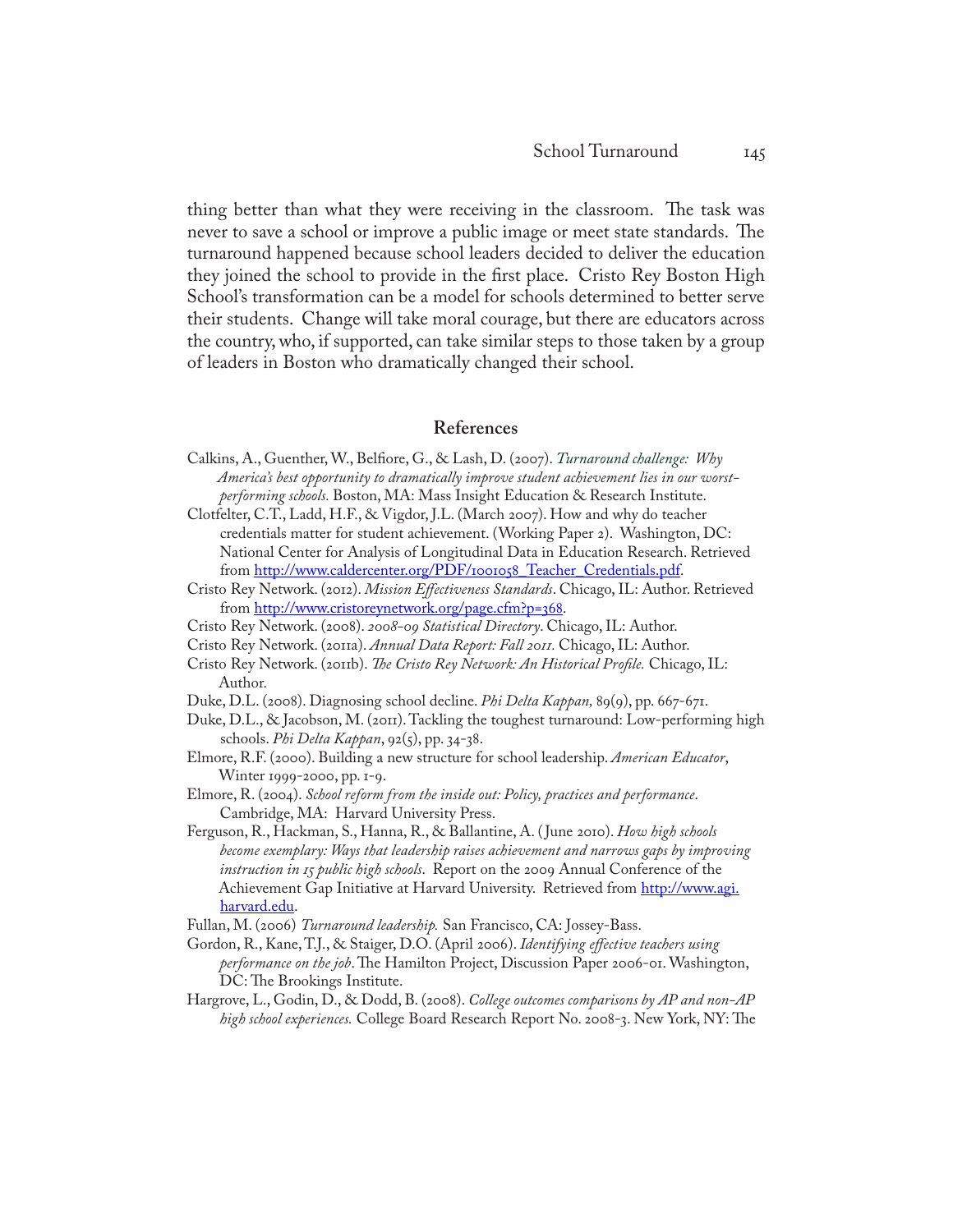College Board.

- Institute for Strategic Leadership and Learning. (February 2012). *Emerging practices in rapid achievement gain schools: An analysis of 2010-2011 level 4 schools to identify organizational and instructional practices that accelerate students' academic achievement*. Catonsville, MD: Author. Retrieved from<http://www.doe.mass.edu/boe/docs/2012-04/item2.docx>.
- James, J.T. (2009). A research-based approach to the president-principal model: Problems, dynamics, and high performance through administrative alignment. *Catholic Education: A Journal of Inquiry and Practice* (12)3, pp. 399-422.
- Jonas, M. (Winter 2011). Grade expectations*, Commonwealth Magazine.*
- Kahlenberg, R.D. (2010). *Turnaround Schools That Work: Moving Beyond Separate but Equal.* New York, NY: The Century Foundation. Retrieved from [http://tcf.org/events/pdfs/](http://tcf.org/events/pdfs/ev264/turnaround.pdf) [ev264/turnaround.pdf](http://tcf.org/events/pdfs/ev264/turnaround.pdf).
- Kanter, R.M. (2004). *Confidence: How winning streaks & losing streaks begin & end.* New York, NY: Three Rivers Press.
- Kearney, G.R. (2008). *More than a dream: The Cristo Rey story: How one school's vision is changing the world.* Chicago, IL: Loyola Press.
- Leithwood, K., Harris, A., & Strauss, T. (2010). *Leading school turnaround: How successful school leaders transform low performing schools*. New York, NY: John Wiley & Sons.
- Massachusetts Department of Elementary and Secondary Education. (2011). *School Leaders*  Guide to the 2011 Accountability Reports. Author. Retrieved from [http://www.doe.mass.](http://www.doe.mass.edu/apa/ayp/2011/schleadersguide.pdf) [edu/apa/ayp/2011/schleadersguide.pdf.](http://www.doe.mass.edu/apa/ayp/2011/schleadersguide.pdf)
- Mass Insight Education and Research Institute. (August 2009a). *Meeting the turnaround challenge school case study: Springfield public schools, commonwealth pilot school, Duggan Middle School, Springfield, MA*. Boston, MA: Author. Retrieved from [http://www.](http://www.ccebos.org/Duggan_MS_CoPilot_June_2009.pdf) [ccebos.org/Duggan\\_MS\\_CoPilot\\_June\\_2009.pdf](http://www.ccebos.org/Duggan_MS_CoPilot_June_2009.pdf).
- Mass Insight Education & Research Institute. (May 2009b). *Meeting the turnaround challenge school case study: Mastery Charter School Organization, Pickett Charter Middle School, Philadelphia, PA*. Boston, MA: Author. Retrieved from [http://www.massinsight.](http://www.massinsight.org/publications/stg-resources/96/file/1/pubs/2010/04/20/Pickett_MS_Mastery_Case_Study.pdf) [org/publications/stg-resources/96/file/1/pubs/2010/04/20/Pickett\\_MS\\_Mastery\\_Case\\_](http://www.massinsight.org/publications/stg-resources/96/file/1/pubs/2010/04/20/Pickett_MS_Mastery_Case_Study.pdf) [Study.pdf.](http://www.massinsight.org/publications/stg-resources/96/file/1/pubs/2010/04/20/Pickett_MS_Mastery_Case_Study.pdf)
- National Association of Secondary School Principals. (1996). *Breaking ranks: Changing an American institution*. Washington, DC: Author.
- National Center for Education Statistics. (2010). *Recent high school completers and their enrollment in college, by race/ethnicity: 1960 through 2008.* Retrieved from [http://nces.](http://nces.ed.gov/programs/digest/d09/tables/dt09_201.asp) [ed.gov/programs/digest/d09/tables/dt09\\_201.asp](http://nces.ed.gov/programs/digest/d09/tables/dt09_201.asp)
- North Cambridge Catholic High School. (2009). *Annual Report*. Cambridge, MA: Author.
- North Cambridge Catholic High School. (2002). *Self-study and application for membership in the Cristo Rey network*. Cambridge, MA: Author.
- Pappano, L. (2010). *Inside school turnarounds: Urgent hopes, unfolding stories*. Cambridge, MA: Harvard Education Press.
- Stern, D., Wu, C., Dayton, C., & Maul, A. (2007). Learning by doing career academies. In D. Neumark (Ed.), *Improving school-to-work transitions* (pp. 134-168). New York, NY: Russell Sage Foundation.